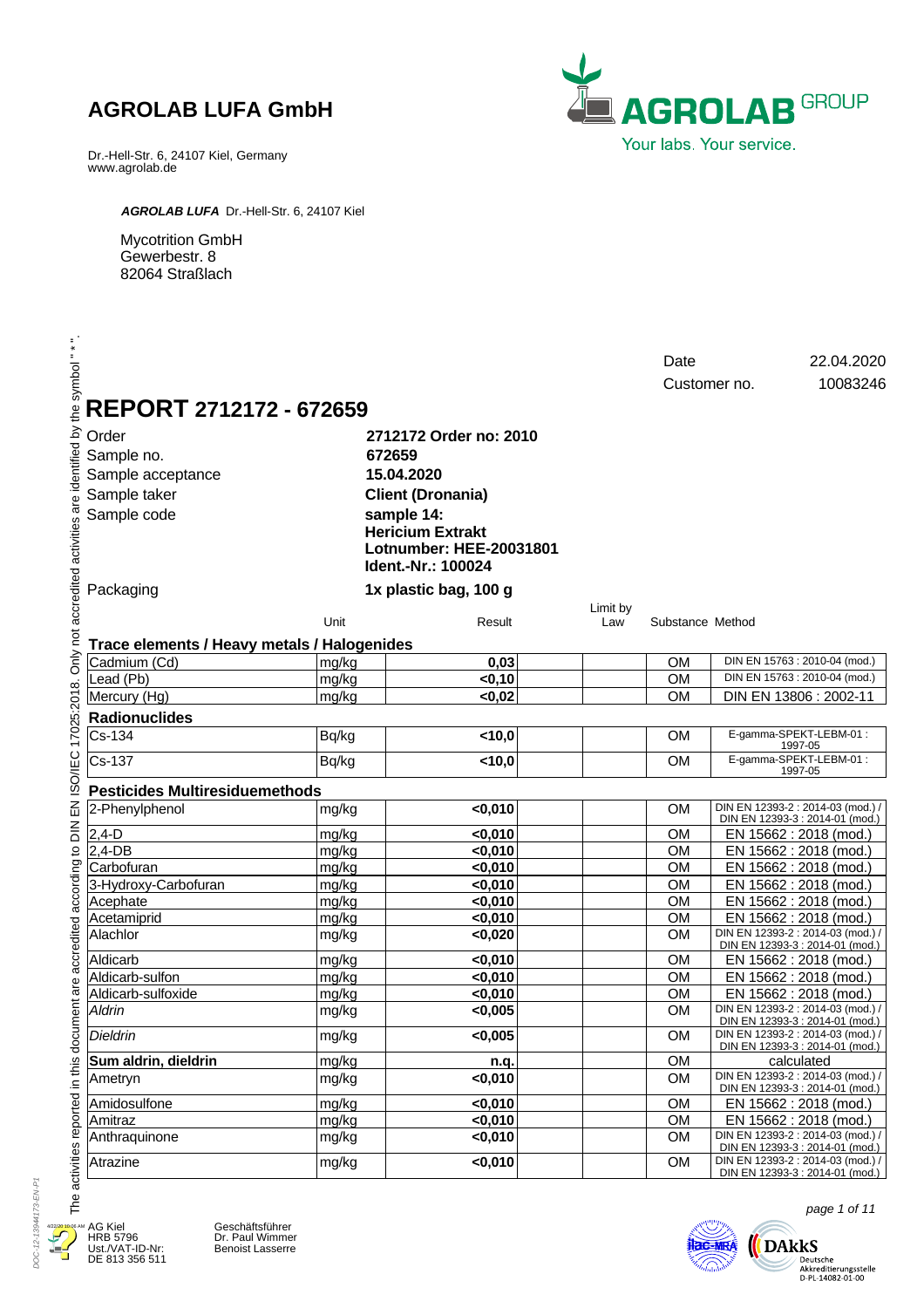Dr.-Hell-Str. 6, 24107 Kiel, Germany www.agrolab.de



Customer no. 10083246

Date 22.04.2020

### **REPORT 2712172 - 672659**

|                         |       |                  | Limit by |                  |                                                                      |
|-------------------------|-------|------------------|----------|------------------|----------------------------------------------------------------------|
|                         | Unit  | Result           | Law      | Substance Method |                                                                      |
| Azinphos-ethyl          | mg/kg | $<$ 0.020 $^{m}$ |          | <b>OM</b>        | DIN EN 12393-2 : 2014-03 (mod.) /<br>DIN EN 12393-3 : 2014-01 (mod.) |
| Azinphos-methyl         | mg/kg | $0,010$          |          | <b>OM</b>        | DIN EN 12393-2 : 2014-03 (mod.) /<br>DIN EN 12393-3 : 2014-01 (mod.) |
| Azoxystrobin            | mg/kg | < 0,010          |          | <b>OM</b>        | DIN EN 12393-2 : 2014-03 (mod.) /<br>DIN EN 12393-3 : 2014-01 (mod.) |
| Benalaxyle              | mg/kg | $0,010$          |          | <b>OM</b>        | DIN EN 12393-2 : 2014-03 (mod.) /<br>DIN EN 12393-3 : 2014-01 (mod.) |
| Bendiocarb              | mg/kg | < 0,010          |          | <b>OM</b>        | EN 15662 : 2018 (mod.)                                               |
| Benfluralin             | mg/kg | $0,010$          |          | <b>OM</b>        | DIN EN 12393-2 : 2014-03 (mod.) /<br>DIN EN 12393-3 : 2014-01 (mod.) |
| Bensulfuron-methyl      | mg/kg | < 0,010          |          | <b>OM</b>        | EN 15662 : 2018 (mod.)                                               |
| Bentazone               | mg/kg | $0,010$          |          | <b>OM</b>        | EN 15662 : 2018 (mod.)                                               |
| Bifenox                 | mg/kg | $0,010$          |          | <b>OM</b>        | DIN EN 12393-2 : 2014-03 (mod.) /<br>DIN EN 12393-3 : 2014-01 (mod.) |
| Bifenthrin              | mg/kg | $0,010$          |          | OM               | DIN EN 12393-2 : 2014-03 (mod.)<br>DIN EN 12393-3 : 2014-01 (mod.)   |
| Biphenyl (Diphenyl)     | mg/kg | $0,010$          |          | <b>OM</b>        | DIN EN 12393-2 : 2014-03 (mod.) /<br>DIN EN 12393-3 : 2014-01 (mod.) |
| Bitertanol              | mg/kg | $0,010$          |          | <b>OM</b>        | DIN EN 12393-2 : 2014-03 (mod.) /<br>DIN EN 12393-3 : 2014-01 (mod.) |
| Boscalid                | mg/kg | $0,010$          |          | <b>OM</b>        | DIN EN 12393-2 : 2014-03 (mod.) /<br>DIN EN 12393-3 : 2014-01 (mod.) |
| Bromacil                | mg/kg | $0,010$          |          | <b>OM</b>        | DIN EN 12393-2 : 2014-03 (mod.) /<br>DIN EN 12393-3 : 2014-01 (mod.) |
| Bromfenvinfos           | mg/kg | $0,010$          |          | <b>OM</b>        | DIN EN 12393-2 : 2014-03 (mod.) /<br>DIN EN 12393-3 : 2014-01 (mod.) |
| Bromophos-ethyl         | mg/kg | $0,010$          |          | <b>OM</b>        | DIN EN 12393-2 : 2014-03 (mod.) /<br>DIN EN 12393-3 : 2014-01 (mod.) |
| Bromophos-methyl        | mg/kg | $0,010$          |          | <b>OM</b>        | DIN EN 12393-2 : 2014-03 (mod.) /<br>DIN EN 12393-3 : 2014-01 (mod.) |
| Bromopropylate          | mg/kg | $0,010$          |          | <b>OM</b>        | DIN EN 12393-2 : 2014-03 (mod.) /<br>DIN EN 12393-3 : 2014-01 (mod.) |
| Bromoxynil              | mg/kg | $0,010$          |          | <b>OM</b>        | EN 15662 : 2018 (mod.)                                               |
| Bupirimate              | mg/kg | $0,010$          |          | <b>OM</b>        | DIN EN 12393-2 : 2014-03 (mod.) /<br>DIN EN 12393-3 : 2014-01 (mod.) |
| Buprofezin              | mg/kg | $0,010$          |          | <b>OM</b>        | DIN EN 12393-2 : 2014-03 (mod.) /<br>DIN EN 12393-3 : 2014-01 (mod.) |
| Cadusafos               | mg/kg | $0,010$          |          | <b>OM</b>        | DIN EN 12393-2 : 2014-03 (mod.) /<br>DIN EN 12393-3 : 2014-01 (mod.) |
| Captafol                | mg/kg | < 0,050          |          | <b>OM</b>        | DIN EN 12393-2 : 2014-03 (mod.) /<br>DIN EN 12393-3 : 2014-01 (mod.) |
| Captan                  | mg/kg | < 0,020          |          | <b>OM</b>        | DIN EN 12393-2 : 2014-03 (mod.) /<br>DIN EN 12393-3 : 2014-01 (mod.) |
| Carbaryl                | mg/kg | $0,010$          |          | <b>OM</b>        | EN 15662 : 2018 (mod.)                                               |
| Carbophenothion         | mg/kg | $0,010$          |          | <b>OM</b>        | DIN EN 12393-2 : 2014-03 (mod.) /<br>DIN EN 12393-3 : 2014-01 (mod.) |
| Carbosulfan             | mg/kg | $0,010$          |          | <b>OM</b>        | DIN EN 12393-2 : 2014-03 (mod.) /<br>DIN EN 12393-3 : 2014-01 (mod.) |
| Carfentrazone-ethyl     | mg/kg | $0,010$          |          | <b>OM</b>        | DIN EN 12393-2 : 2014-03 (mod.) /<br>DIN EN 12393-3 : 2014-01 (mod.) |
| Chinomethionate         | mg/kg | $0,010$          |          | <b>OM</b>        | DIN EN 12393-2 : 2014-03 (mod.) /<br>DIN EN 12393-3 : 2014-01 (mod.) |
| Chlorobenzilate         | mg/kg | $0,010$          |          | <b>OM</b>        | DIN EN 12393-2 : 2014-03 (mod.) /<br>DIN EN 12393-3 : 2014-01 (mod.) |
| Sum carbendazim/benomyl | mg/kg | $0,010$          |          | <b>OM</b>        | EN 15662 : 2018 (mod.)                                               |
| Chlordane alpha         | mg/kg | < 0,005          |          | <b>OM</b>        | DIN EN 12393-2 : 2014-03 (mod.) /<br>DIN EN 12393-3 : 2014-01 (mod.) |
| Chlordane gamma         | mg/kg | < 0,005          |          | <b>OM</b>        | DIN EN 12393-2 : 2014-03 (mod.) /<br>DIN EN 12393-3 : 2014-01 (mod.) |
| Chlordane oxv           | mg/kg | < 0,005          |          | OM               | DIN EN 12393-2 : 2014-03 (mod.) /<br>DIN EN 12393-3 : 2014-01 (mod.) |
| <b>Sum Chlordane</b>    | mg/kg | n.q.             |          | <b>OM</b>        | calculated                                                           |
| Chlorfenson             | mg/kg | $0,010$          |          | <b>OM</b>        | DIN EN 12393-2 : 2014-03 (mod.)<br>DIN EN 12393-3 : 2014-01 (mod.)   |
| Chloridazon             | mg/kg | < 0,050          |          | OM               | DIN EN 12393-2 : 2014-03 (mod.) /<br>DIN EN 12393-3 : 2014-01 (mod.) |



۲

AG Kiel HRB 5796 Ust./VAT-ID-Nr: DE 813 356 511

Geschäftsführer Dr. Paul Wimmer Benoist Lasserre



page 2 of 11

 $\bigoplus\limits_{\text{Deutsche } \atop \text{Akkeediterungsstelle } \atop \text{D-PL-14082-01-00}}$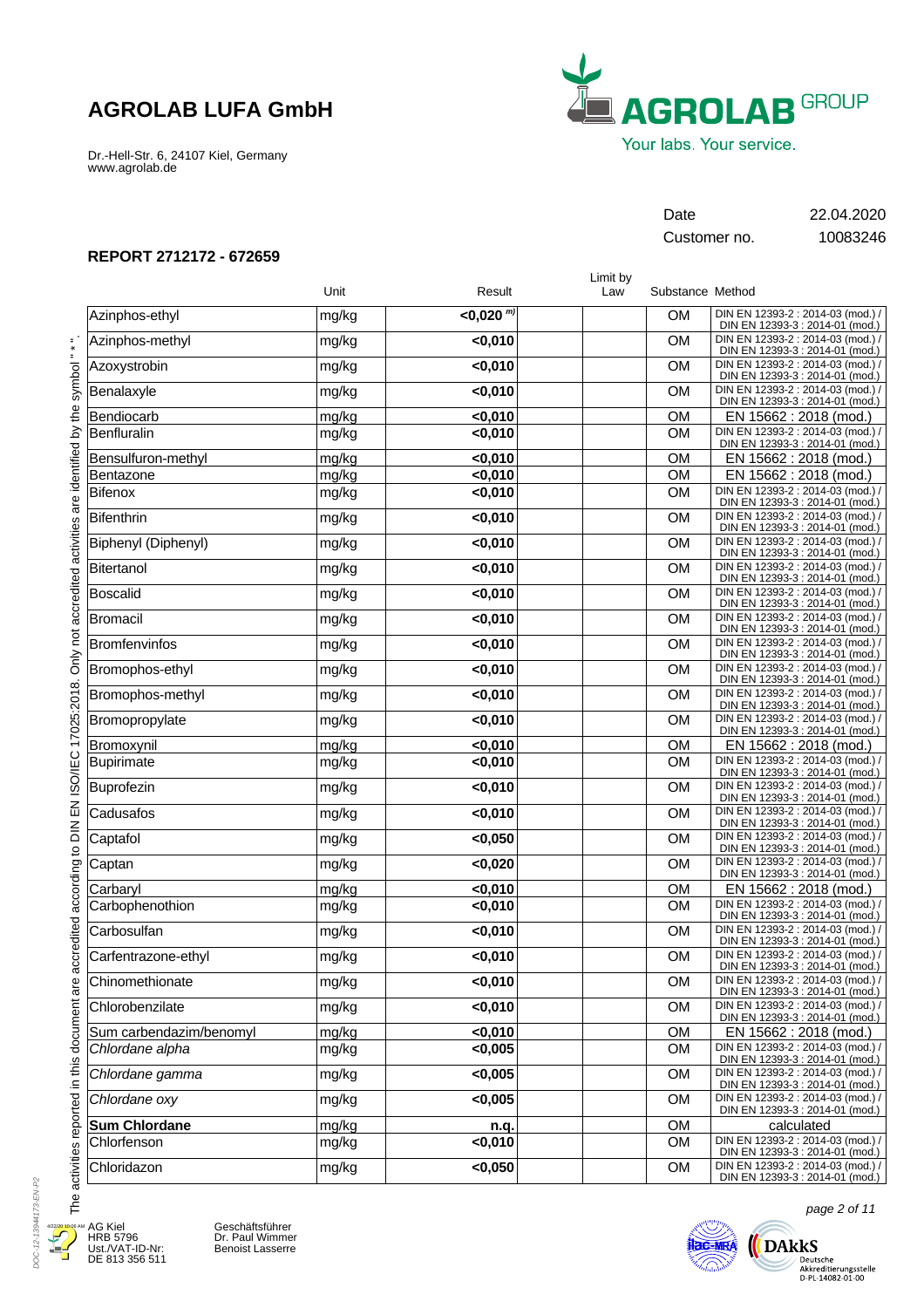Dr.-Hell-Str. 6, 24107 Kiel, Germany www.agrolab.de



Customer no. 10083246

Date 22.04.2020

### **REPORT 2712172 - 672659**

|                        |       |                    | Limit by |                  |                                                                      |
|------------------------|-------|--------------------|----------|------------------|----------------------------------------------------------------------|
|                        | Unit  | Result             | Law      | Substance Method |                                                                      |
| Chlorphenvinphos       | mg/kg | $0,010$            |          | <b>OM</b>        | DIN EN 12393-2 : 2014-03 (mod.) /<br>DIN EN 12393-3 : 2014-01 (mod.) |
| Chlormephos            | mg/kg | $0,010$            |          | <b>OM</b>        | DIN EN 12393-2 : 2014-03 (mod.) /<br>DIN EN 12393-3 : 2014-01 (mod.) |
| Chlorobuphame          | mg/kg | <0,020             |          | <b>OM</b>        | DIN EN 12393-2 : 2014-03 (mod.) /<br>DIN EN 12393-3 : 2014-01 (mod.) |
| Chloroneb              | mg/kg | $0,010$            |          | <b>OM</b>        | DIN EN 12393-2 : 2014-03 (mod.) /<br>DIN EN 12393-3 : 2014-01 (mod.) |
| Chloroxuron            | mg/kg | $0,010$            |          | <b>OM</b>        | DIN EN 12393-2 : 2014-03 (mod.) /<br>DIN EN 12393-3 : 2014-01 (mod.) |
| Chlorpropham           | mg/kg | $0,010$            |          | <b>OM</b>        | DIN EN 12393-2 : 2014-03 (mod.) /<br>DIN EN 12393-3 : 2014-01 (mod.) |
| Chlorpyrifos           | mg/kg | <0,010             |          | <b>OM</b>        | DIN EN 12393-2 : 2014-03 (mod.) /<br>DIN EN 12393-3 : 2014-01 (mod.) |
| Chlorpyrifos-methyl    | mg/kg | $0,010$            |          | <b>OM</b>        | DIN EN 12393-2 : 2014-03 (mod.) /<br>DIN EN 12393-3 : 2014-01 (mod.) |
| Chlorsulfuron          | mg/kg | $0,010$            |          | <b>OM</b>        | EN 15662 : 2018 (mod.)                                               |
| Chlorthalonil          | mg/kg | $0,010$            |          | <b>OM</b>        | DIN EN 12393-2 : 2014-03 (mod.) /<br>DIN EN 12393-3 : 2014-01 (mod.) |
| Chlorthion             | mg/kg | $0,010$            |          | <b>OM</b>        | DIN EN 12393-2 : 2014-03 (mod.) /<br>DIN EN 12393-3 : 2014-01 (mod.) |
| Chlorthiophos          | mg/kg | $0,010$            |          | <b>OM</b>        | DIN EN 12393-2 : 2014-03 (mod.) /<br>DIN EN 12393-3 : 2014-01 (mod.) |
| Chlozolinate           | mg/kg | $0,010$            |          | OM               | DIN EN 12393-2 : 2014-03 (mod.) /<br>DIN EN 12393-3 : 2014-01 (mod.) |
| Cinosulfuron           | mg/kg | $0,010$            |          | <b>OM</b>        | EN 15662 : 2018 (mod.)                                               |
| cis-Nonachlor          | mg/kg | <0,010             |          | <b>OM</b>        | DIN EN 12393-2 : 2014-03 (mod.) /<br>DIN EN 12393-3 : 2014-01 (mod.) |
| Clethodim              | mg/kg | $0,010$            |          | <b>OM</b>        | EN 15662 : 2018 (mod.)                                               |
| Sethoxydim             | mg/kg | $0,010$            |          | <b>OM</b>        | EN 15662 : 2018 (mod.)                                               |
| Clothianidin           | mg/kg | < 0,010            |          | <b>OM</b>        | EN 15662: 2018 (mod.)                                                |
| Coumaphos              | mg/kg | $<$ 0,020 $^{m}$ ) |          | <b>OM</b>        | DIN EN 12393-2 : 2014-03 (mod.) /<br>DIN EN 12393-3 : 2014-01 (mod.) |
| Cyanazin               | mg/kg | $0,010$            |          | <b>OM</b>        | DIN EN 12393-2 : 2014-03 (mod.) /<br>DIN EN 12393-3 : 2014-01 (mod.) |
| Cyanofenphos           | mg/kg | $0,010$            |          | <b>OM</b>        | DIN EN 12393-2 : 2014-03 (mod.) /<br>DIN EN 12393-3 : 2014-01 (mod.) |
| Cyazofamid             | mg/kg | $0,010$            |          | <b>OM</b>        | EN 15662 : 2018 (mod.)                                               |
| Cyfluthrin             | mg/kg | $0,010$            |          | <b>OM</b>        | DIN EN 12393-2 : 2014-03 (mod.) /<br>DIN EN 12393-3 : 2014-01 (mod.) |
| Cymoxanil              | mg/kg | $0,010$            |          | <b>OM</b>        | EN 15662 : 2018 (mod.)                                               |
| Cypermethrin           | mg/kg | $0,010$            |          | <b>OM</b>        | DIN EN 12393-2 : 2014-03 (mod.) /<br>DIN EN 12393-3 : 2014-01 (mod.) |
| Cyproconazole          | mg/kg | $0,010$            |          | <b>OM</b>        | DIN EN 12393-2 : 2014-03 (mod.) /<br>DIN EN 12393-3 : 2014-01 (mod.) |
| Cyprodinil             | mg/kg | $0,010$            |          | <b>OM</b>        | DIN EN 12393-2 : 2014-03 (mod.) /<br>DIN EN 12393-3 : 2014-01 (mod.) |
| o,p-DDD                | mg/kg | $<$ 0,010 $^{m}$   |          | <b>OM</b>        | DIN EN 12393-2 : 2014-03 (mod.) /<br>DIN EN 12393-3 : 2014-01 (mod.) |
| o,p-DDE                | mg/kg | $<$ 0,010 $^{(m)}$ |          | OM               | DIN EN 12393-2 : 2014-03 (mod.) /<br>DIN EN 12393-3 : 2014-01 (mod.) |
| $o, p$ -DDT            | mg/kg | $<$ 0.010 $^{m}$   |          | <b>OM</b>        | DIN EN 12393-2 : 2014-03 (mod.) /<br>DIN EN 12393-3 : 2014-01 (mod.) |
| $p, p$ -DDD            | mg/kg | $<$ 0,010 $^{m}$   |          | <b>OM</b>        | DIN EN 12393-2 : 2014-03 (mod.) /<br>DIN EN 12393-3 : 2014-01 (mod.) |
| $p, p$ -DDE            | mg/kg | $0,010$            |          | <b>OM</b>        | DIN EN 12393-2 : 2014-03 (mod.) /<br>DIN EN 12393-3 : 2014-01 (mod.) |
| $p, p$ -DDT            | mg/kg | $\sqrt{0.010^{m}}$ |          | <b>OM</b>        | DIN EN 12393-2 : 2014-03 (mod.) /<br>DIN EN 12393-3 : 2014-01 (mod.) |
| <b>Sum DDT-isomers</b> | mg/kg | n.q.               |          | <b>OM</b>        | calculated                                                           |
| Deltamethrin           | mg/kg | <0,010             |          | <b>OM</b>        | DIN EN 12393-2 : 2014-03 (mod.) /<br>DIN EN 12393-3 : 2014-01 (mod.) |
| Demeton-S-methyl       | mg/kg | $0,010$            |          | OM               | EN 15662 : 2018 (mod.)                                               |
| Demeton-S-methylsulfon | mg/kg | < 0,010            |          | <b>OM</b>        | DIN EN 12393-2 : 2014-03 (mod.) /<br>DIN EN 12393-3 : 2014-01 (mod.) |
| Oxydemeton-methyl      | mg/kg | <0,010             |          | OM               | EN 15662 : 2018 (mod.)                                               |



AG Kiel HRB 5796 Ust./VAT-ID-Nr: DE 813 356 511

Geschäftsführer Dr. Paul Wimmer Benoist Lasserre



page 3 of 11

 $\bigotimes_{\text{Deutsche } \atop \text{Akkedditerungsstelle } \atop \text{D-PL-14082-01-00}} \text{DAkks}$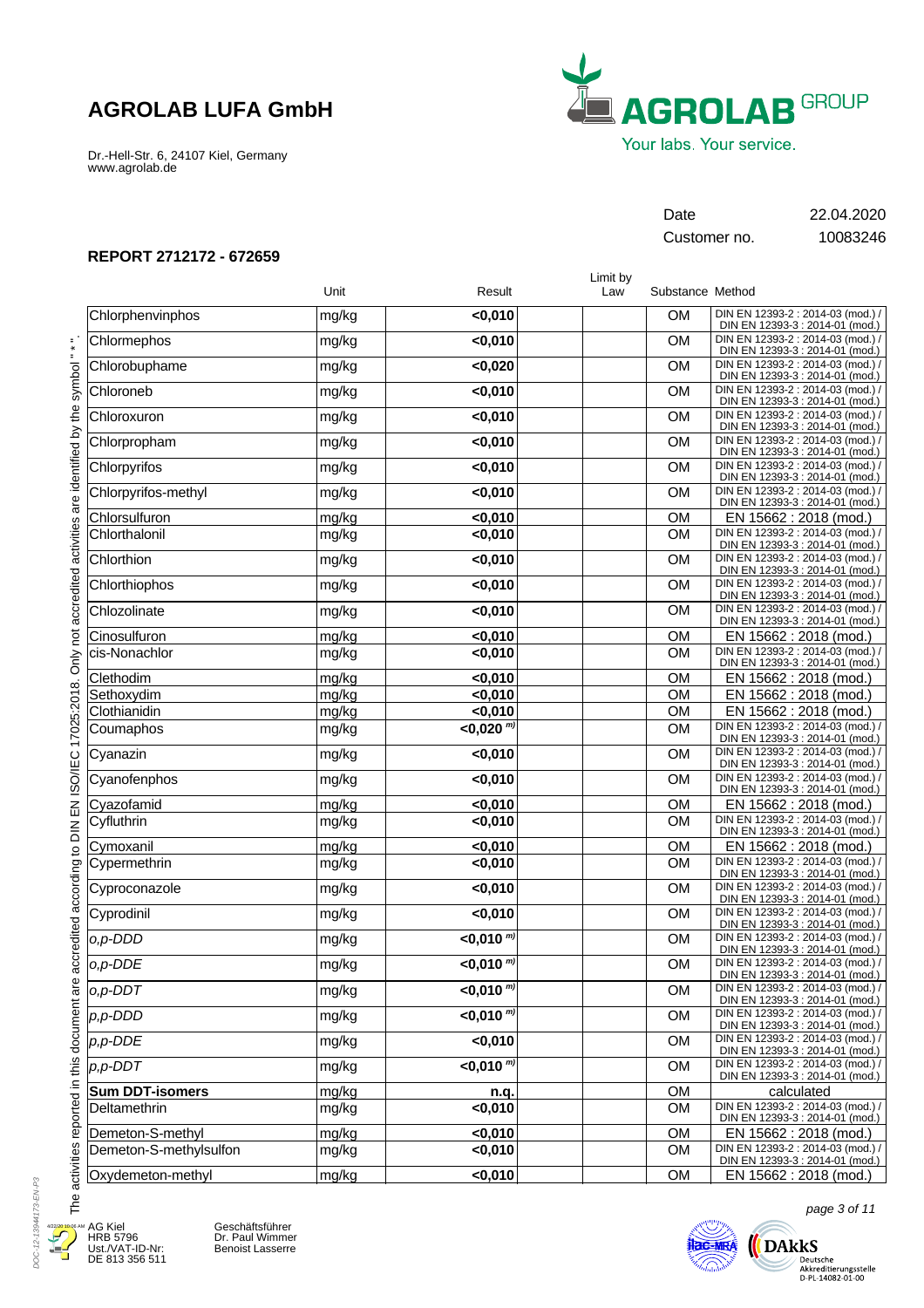Dr.-Hell-Str. 6, 24107 Kiel, Germany www.agrolab.de



Customer no. 10083246

Date 22.04.2020

### **REPORT 2712172 - 672659**

|                      | Unit  | Result                  | Limit by<br>Law | Substance Method |                                                                      |
|----------------------|-------|-------------------------|-----------------|------------------|----------------------------------------------------------------------|
|                      |       |                         |                 |                  |                                                                      |
| Desethylatrazine     | mg/kg | $0,010$                 |                 | <b>OM</b>        | DIN EN 12393-2 : 2014-03 (mod.) /<br>DIN EN 12393-3 : 2014-01 (mod.) |
| Desisopropylatrazine | mg/kg | < 0,010                 |                 | <b>OM</b>        | DIN EN 12393-2 : 2014-03 (mod.) /<br>DIN EN 12393-3 : 2014-01 (mod.) |
| Desmedipham          | mg/kg | $0,010$                 |                 | <b>OM</b>        | EN 15662 : 2018 (mod.)                                               |
| Desmetryn            | mg/kg | $0,010$                 |                 | <b>OM</b>        | DIN EN 12393-2 : 2014-03 (mod.) /<br>DIN EN 12393-3 : 2014-01 (mod.) |
| <b>Diallat</b>       | mg/kg | < 0,020                 |                 | <b>OM</b>        | DIN EN 12393-2 : 2014-03 (mod.) /<br>DIN EN 12393-3 : 2014-01 (mod.) |
| Diazinon             | mg/kg | $< 0.020$ <sup>m)</sup> |                 | <b>OM</b>        | DIN EN 12393-2 : 2014-03 (mod.) /<br>DIN EN 12393-3 : 2014-01 (mod.) |
| Dichlobenil          | mg/kg | $0,010$                 |                 | <b>OM</b>        | DIN EN 12393-2 : 2014-03 (mod.) /<br>DIN EN 12393-3 : 2014-01 (mod.) |
| Dichlofenthione      | mg/kg | $0,010$                 |                 | <b>OM</b>        | DIN EN 12393-2 : 2014-03 (mod.) /<br>DIN EN 12393-3 : 2014-01 (mod.) |
| Dichlofluanid        | mg/kg | $0,010$                 |                 | <b>OM</b>        | DIN EN 12393-2 : 2014-03 (mod.) /<br>DIN EN 12393-3 : 2014-01 (mod.) |
| Dichlorprop          | mg/kg | $0,010$                 |                 | <b>OM</b>        | EN 15662 : 2018 (mod.)                                               |
| Dichlorvos           | mg/kg | $0,010$                 |                 | <b>OM</b>        | DIN EN 12393-2 : 2014-03 (mod.) /<br>DIN EN 12393-3 : 2014-01 (mod.) |
| Diclobutrazole       | mg/kg | $0,010$                 |                 | <b>OM</b>        | DIN EN 12393-2 : 2014-03 (mod.) /<br>DIN EN 12393-3 : 2014-01 (mod.) |
| Dicloran             | mg/kg | $0,010$                 |                 | <b>OM</b>        | DIN EN 12393-2 : 2014-03 (mod.) /<br>DIN EN 12393-3 : 2014-01 (mod.) |
| Dicofol              | mg/kg | < 0,020                 |                 | <b>OM</b>        | DIN EN 12393-2 : 2014-03 (mod.) /<br>DIN EN 12393-3 : 2014-01 (mod.) |
| Dicrotophos          | mg/kg | < 0.010                 |                 | <b>OM</b>        | EN 15662 : 2018 (mod.)                                               |
| Diethofencarb        | mg/kg | < 0,010                 |                 | <b>OM</b>        | EN 15662 : 2018 (mod.)                                               |
| Difenoconazole       | mg/kg | $0,010$                 |                 | <b>OM</b>        | DIN EN 12393-2 : 2014-03 (mod.) /<br>DIN EN 12393-3 : 2014-01 (mod.) |
| Diflubenzuron        | mg/kg | $0,010$                 |                 | <b>OM</b>        | EN 15662: 2018 (mod.)                                                |
| Diflufenican         | mg/kg | $0,010$                 |                 | <b>OM</b>        | DIN EN 12393-2 : 2014-03 (mod.) /<br>DIN EN 12393-3 : 2014-01 (mod.) |
| Dimethachloro        | mg/kg | $0,010$                 |                 | <b>OM</b>        | DIN EN 12393-2 : 2014-03 (mod.) /<br>DIN EN 12393-3 : 2014-01 (mod.) |
| Dimethenamide        | mg/kg | $0,010$                 |                 | <b>OM</b>        | DIN EN 12393-2 : 2014-03 (mod.) /<br>DIN EN 12393-3 : 2014-01 (mod.) |
| Dimethoate           | mg/kg | $0,010$                 |                 | <b>OM</b>        | EN 15662 : 2018 (mod.)                                               |
| Omethoate            | mg/kg | < 0,010                 |                 | <b>OM</b>        | EN 15662 : 2018 (mod.)                                               |
| Dimethomorph         | mg/kg | < 0,010                 |                 | <b>OM</b>        | DIN EN 12393-2 : 2014-03 (mod.) /<br>DIN EN 12393-3 : 2014-01 (mod.) |
| Tolylfluanide        | mg/kg | $0,010$                 |                 | <b>OM</b>        | DIN EN 12393-2 : 2014-03 (mod.) /<br>DIN EN 12393-3 : 2014-01 (mod.) |
| Diniconazole         | mg/kg | $0,010$                 |                 | <b>OM</b>        | DIN EN 12393-2 : 2014-03 (mod.) /<br>DIN EN 12393-3 : 2014-01 (mod.) |
| Dinoseb              | mg/kg | < 0,010                 |                 | <b>OM</b>        | EN 15662 : 2018 (mod.)                                               |
| Dioxathion           | mg/kg | $0,010$                 |                 | <b>OM</b>        | DIN EN 12393-2 : 2014-03 (mod.) /<br>DIN EN 12393-3 : 2014-01 (mod.) |
| Diphenylamine        | mg/kg | $0,010$                 |                 | <b>OM</b>        | DIN EN 12393-2 : 2014-03 (mod.) /<br>DIN EN 12393-3 : 2014-01 (mod.) |
| Disulfoton           | mg/kg | < 0,010                 |                 | OM               | EN 15662 : 2018 (mod.)                                               |
| Disulfoton-sulfon    | mg/kg | $0,010$                 |                 | OM               | EN 15662 : 2018 (mod.)                                               |
| Disulfoton-sulfoxide | mg/kg | <0,010                  |                 | OM               | EN 15662 : 2018 (mod.)                                               |
| <b>Ditalimfos</b>    | mg/kg | < 0,010                 |                 | <b>OM</b>        | DIN EN 12393-2 : 2014-03 (mod.) /<br>DIN EN 12393-3 : 2014-01 (mod.) |
| Diuron               | mg/kg | < 0,010                 |                 | <b>OM</b>        | EN 15662 : 2018 (mod.)                                               |
| Dodin                | mg/kg | < 0,010                 |                 | <b>OM</b>        | EN 15662 : 2018 (mod.)                                               |
| Edifenphos           | mg/kg | < 0,010                 |                 | <b>OM</b>        | DIN EN 12393-2 : 2014-03 (mod.) /<br>DIN EN 12393-3 : 2014-01 (mod.) |
| Endosulfan alpha     | mg/kg | < 0,005                 |                 | <b>OM</b>        | DIN EN 12393-2 : 2014-03 (mod.) /<br>DIN EN 12393-3 : 2014-01 (mod.) |
| Endosulfan beta      | mg/kg | < 0,005                 |                 | <b>OM</b>        | DIN EN 12393-2 : 2014-03 (mod.) /<br>DIN EN 12393-3 : 2014-01 (mod.) |
| Endosulfansulfat     | mg/kg | < 0,005                 |                 | <b>OM</b>        | DIN EN 12393-2 : 2014-03 (mod.) /<br>DIN EN 12393-3 : 2014-01 (mod.) |

DOC-12-13944173-EN-P4 DOC-12-13944173-EN-P4 4/22/20 10:06 AMJ Æ.

E

AG Kiel HRB 5796 Ust./VAT-ID-Nr: DE 813 356 511

Geschäftsführer Dr. Paul Wimmer Benoist Lasserre



page 4 of 11

 $\bigoplus\limits_{\text{Deutsche } \atop \text{Akkeediterungstelle } \atop \text{D-PL-14082-01-00}}\hspace{-10pt} \underbrace{\text{Deutsch}}_{\text{D-PL-14082-01-00}}$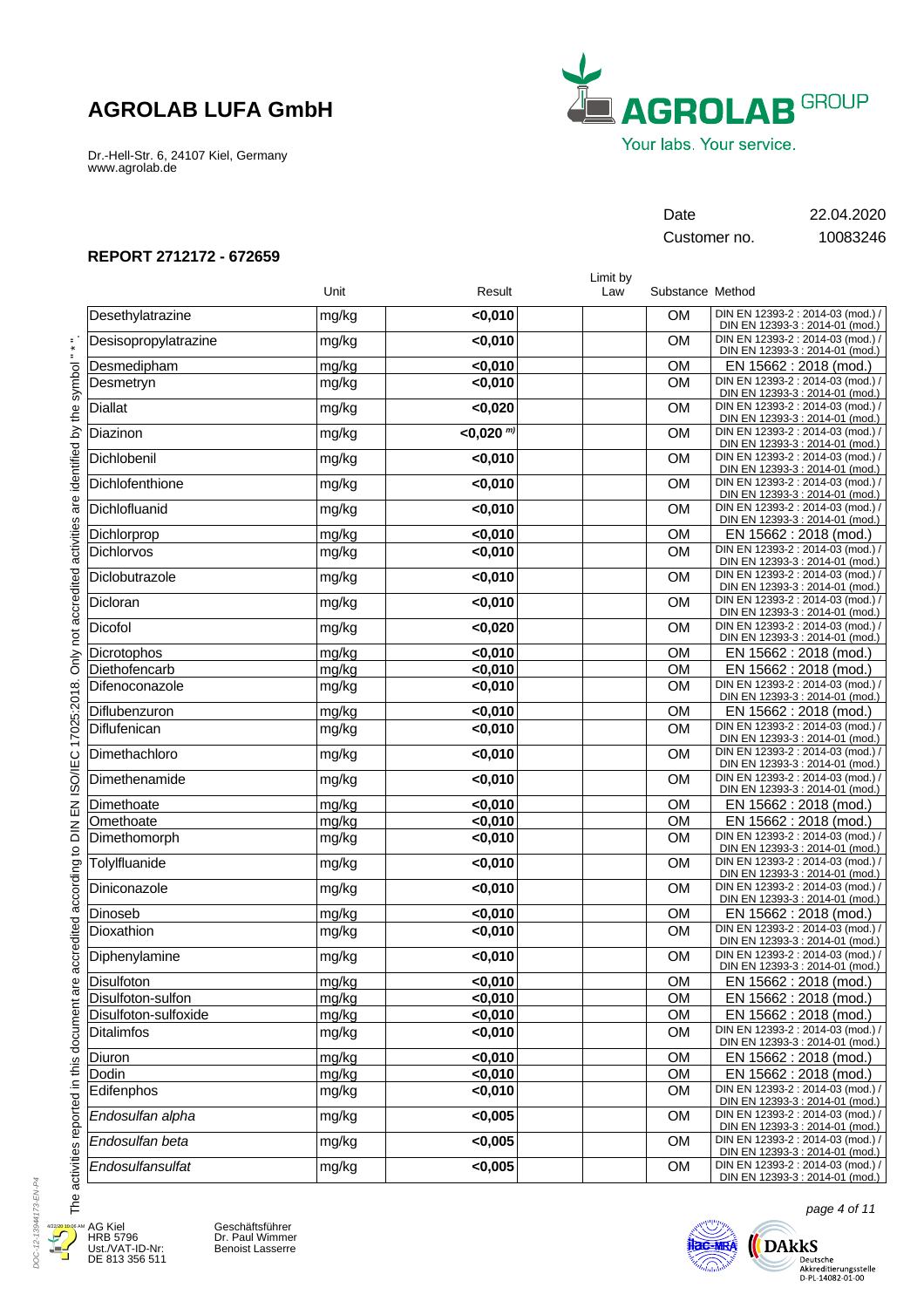Dr.-Hell-Str. 6, 24107 Kiel, Germany www.agrolab.de



Customer no. 10083246

Date 22.04.2020

## **REPORT 2712172 - 672659**

|                                          | Unit  | Result           | Limit by<br>Law | Substance Method |                                                                      |
|------------------------------------------|-------|------------------|-----------------|------------------|----------------------------------------------------------------------|
| Sum endosulfan-alpha, -beta, -<br>sulfat | mg/kg | n.q.             |                 | <b>OM</b>        | calculated                                                           |
| Endrin                                   | mg/kg | $<$ 0.010 $^{m}$ |                 | <b>OM</b>        | DIN EN 12393-2 : 2014-03 (mod.) /<br>DIN EN 12393-3 : 2014-01 (mod.) |
| <b>EPN</b>                               | mg/kg | $0,010$          |                 | <b>OM</b>        | DIN EN 12393-2 : 2014-03 (mod.) /<br>DIN EN 12393-3 : 2014-01 (mod.) |
| Ethiofencarb                             | mg/kg | < 0,010          |                 | <b>OM</b>        | EN 15662 : 2018 (mod.)                                               |
| Ethiofencarb-sulfon                      | mg/kg | < 0,010          |                 | <b>OM</b>        | EN 15662 : 2018 (mod.)                                               |
| Ethiofencarb-sulfoxide                   | mg/kg | < 0,010          |                 | <b>OM</b>        | EN 15662 : 2018 (mod.)                                               |
| Ethion                                   | mg/kg | < 0,010          |                 | <b>OM</b>        | DIN EN 12393-2 : 2014-03 (mod.) /<br>DIN EN 12393-3 : 2014-01 (mod.) |
| Ethoprophos                              | mg/kg | $0,010$          |                 | <b>OM</b>        | DIN EN 12393-2 : 2014-03 (mod.) /<br>DIN EN 12393-3 : 2014-01 (mod.) |
| Etrimfos                                 | mg/kg | $0,010$          |                 | <b>OM</b>        | DIN EN 12393-2 : 2014-03 (mod.) /<br>DIN EN 12393-3 : 2014-01 (mod.) |
| Famoxadone                               | mg/kg | $0,010$          |                 | <b>OM</b>        | DIN EN 12393-2 : 2014-03 (mod.) /<br>DIN EN 12393-3 : 2014-01 (mod.) |
| Famphur                                  | mg/kg | $0,010$          |                 | <b>OM</b>        | DIN EN 12393-2 : 2014-03 (mod.) /<br>DIN EN 12393-3 : 2014-01 (mod.) |
| Fenarimole                               | mg/kg | $0,010$          |                 | <b>OM</b>        | DIN EN 12393-2 : 2014-03 (mod.) /<br>DIN EN 12393-3 : 2014-01 (mod.) |
| Fenchlorphos                             | mg/kg | $0,010$          |                 | <b>OM</b>        | DIN EN 12393-2 : 2014-03 (mod.) /<br>DIN EN 12393-3 : 2014-01 (mod.) |
| Fenhexamid                               | mg/kg | $0,010$          |                 | <b>OM</b>        | DIN EN 12393-2 : 2014-03 (mod.) /<br>DIN EN 12393-3 : 2014-01 (mod.) |
| Fenitrothion                             | mg/kg | $0,010$          |                 | <b>OM</b>        | DIN EN 12393-2 : 2014-03 (mod.) /<br>DIN EN 12393-3 : 2014-01 (mod.) |
| Fenoxaprop-P-ethyle                      | mg/kg | < 0,010          |                 | <b>OM</b>        | EN 15662 : 2018 (mod.)                                               |
| Fenoxycarb                               | mg/kg | < 0,010          |                 | OM               | EN 15662 : 2018 (mod.)                                               |
| Fenpropathrine                           | mg/kg | < 0,010          |                 | <b>OM</b>        | DIN EN 12393-2 : 2014-03 (mod.) /<br>DIN EN 12393-3 : 2014-01 (mod.) |
| Fenpropidin                              | mg/kg | $0,010$          |                 | <b>OM</b>        | EN 15662 : 2018 (mod.)                                               |
| Fenpropimorph                            | mg/kg | < 0,010          |                 | <b>OM</b>        | DIN EN 12393-2 : 2014-03 (mod.) /<br>DIN EN 12393-3 : 2014-01 (mod.) |
| Fenthion                                 | mg/kg | $0,010$          |                 | <b>OM</b>        | EN 15662 : 2018 (mod.)                                               |
| Fenvalerate                              | mg/kg | $0,010$          |                 | <b>OM</b>        | DIN EN 12393-2 : 2014-03 (mod.) /<br>DIN EN 12393-3 : 2014-01 (mod.) |
| Fipronil                                 | mg/kg | < 0,002          |                 | <b>OM</b>        | EN 15662 : 2018 (mod.)                                               |
| Flazasulfuron                            | mg/kg | < 0,010          |                 | <b>OM</b>        | EN 15662 : 2018 (mod.)                                               |
| Florasulam                               | mg/kg | < 0,010          |                 | <b>OM</b>        | EN 15662 : 2018 (mod.)                                               |
| Fluazifop                                | mg/kg | < 0,010          |                 | <b>OM</b>        | EN 15662 : 2018 (mod.)                                               |
| Fluazifop-butyle                         | mg/kg | < 0,010          |                 | OM               | EN 15662 : 2018 (mod.)                                               |
| Fluazinam                                | mg/kg | < 0,010          |                 | <b>OM</b>        | EN 15662 : 2018 (mod.)                                               |
| Flucythrinat                             | mg/kg | < 0,010          |                 | <b>OM</b>        | DIN EN 12393-2 : 2014-03 (mod.) /<br>DIN EN 12393-3 : 2014-01 (mod.) |
| Fludioxonil                              | mg/kg | < 0,010          |                 | <b>OM</b>        | DIN EN 12393-2 : 2014-03 (mod.) /<br>DIN EN 12393-3 : 2014-01 (mod.) |
| Flufenacet                               | mg/kg | < 0,010          |                 | <b>OM</b>        | DIN EN 12393-2 : 2014-03 (mod.) /<br>DIN EN 12393-3 : 2014-01 (mod.) |
| Flufenoxuron                             | mg/kg | < 0,010          |                 | <b>OM</b>        | EN 15662 : 2018 (mod.)                                               |
| Flusilazole                              | mg/kg | < 0,010          |                 | <b>OM</b>        | DIN EN 12393-2 : 2014-03 (mod.) /<br>DIN EN 12393-3 : 2014-01 (mod.) |
| Flutriafol                               | mg/kg | < 0,010          |                 | <b>OM</b>        | DIN EN 12393-2 : 2014-03 (mod.) /<br>DIN EN 12393-3 : 2014-01 (mod.) |
| Folpet                                   | mg/kg | < 0,010          |                 | <b>OM</b>        | DIN EN 12393-2 : 2014-03 (mod.) /<br>DIN EN 12393-3 : 2014-01 (mod.) |
| Phthalimide                              | mg/kg | < 0,020          |                 | <b>OM</b>        | DIN EN 12393-2 : 2014-03 (mod.) /<br>DIN EN 12393-3 : 2014-01 (mod.) |
| Fonofos                                  | mg/kg | < 0,010          |                 | <b>OM</b>        | DIN EN 12393-2 : 2014-03 (mod.) /<br>DIN EN 12393-3 : 2014-01 (mod.) |
| Formothion                               | mg/kg | < 0,010          |                 | <b>OM</b>        | DIN EN 12393-2 : 2014-03 (mod.) /<br>DIN EN 12393-3 : 2014-01 (mod.) |
| Furathiocarb                             | mg/kg | < 0.010          |                 | <b>OM</b>        | EN 15662 : 2018 (mod.)                                               |
| Haloxyfop                                | mg/kg | <0,010           |                 | OM               | EN 15662 : 2018 (mod.)                                               |



E

AG Kiel HRB 5796 Ust./VAT-ID-Nr: DE 813 356 511

Geschäftsführer Dr. Paul Wimmer Benoist Lasserre



page 5 of 11

 $\bigoplus\limits_{\text{Deutsche } \atop \text{Akkeediterungstelle } \atop \text{D-PL-14082-01-00}}\hspace{-10pt} \underbrace{\text{Deutsch}}_{\text{D-PL-14082-01-00}}$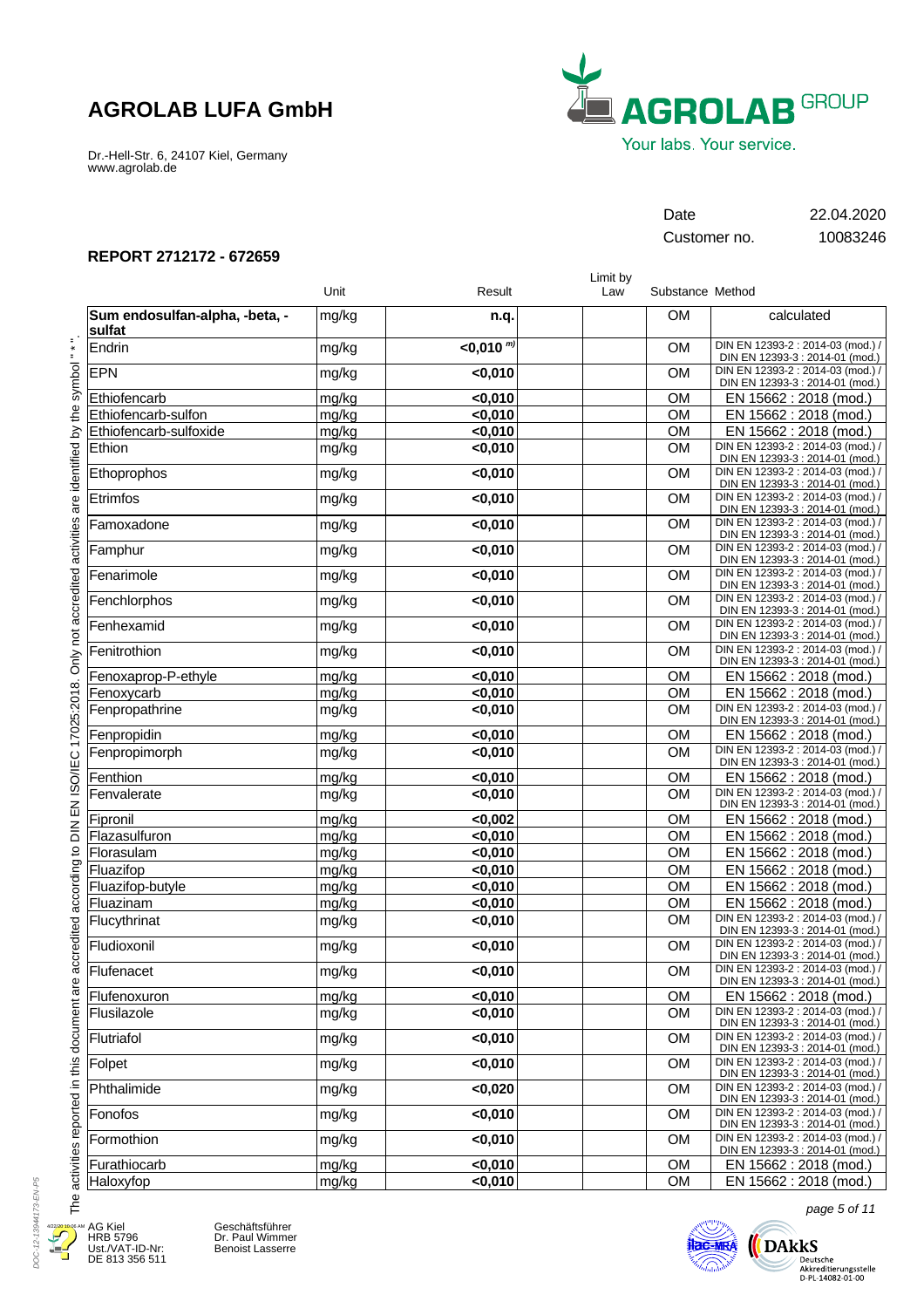Dr.-Hell-Str. 6, 24107 Kiel, Germany www.agrolab.de



Customer no. 10083246

Date 22.04.2020

### **REPORT 2712172 - 672659**

|                                                 |       |                    | Limit by |                  |                                                                      |
|-------------------------------------------------|-------|--------------------|----------|------------------|----------------------------------------------------------------------|
|                                                 | Unit  | Result             | Law      | Substance Method |                                                                      |
| Haloxyfop methyl                                | mg/kg | < 0,010            |          | <b>OM</b>        | EN 15662 : 2018 (mod.)                                               |
| Haloxyfop-ethoxy-ethyl                          | mg/kg | < 0,010            |          | <b>OM</b>        | EN 15662 : 2018 (mod.)                                               |
| <b>HCH-alpha</b>                                | mg/kg | < 0,005            |          | <b>OM</b>        | DIN EN 12393-2 : 2014-03 (mod.) /<br>DIN EN 12393-3 : 2014-01 (mod.) |
| <b>HCH-beta</b>                                 | mg/kg | < 0,005            |          | <b>OM</b>        | DIN EN 12393-2 : 2014-03 (mod.) /<br>DIN EN 12393-3 : 2014-01 (mod.) |
| <b>HCH-delta</b>                                | mg/kg | < 0,005            |          | <b>OM</b>        | DIN EN 12393-2 : 2014-03 (mod.) /<br>DIN EN 12393-3 : 2014-01 (mod.) |
| <b>HCH-epsilon</b>                              | mg/kg | < 0,005            |          | <b>OM</b>        | DIN EN 12393-2 : 2014-03 (mod.) /<br>DIN EN 12393-3 : 2014-01 (mod.) |
| Hexachlorobenzene                               | mg/kg | < 0,005            |          | <b>OM</b>        | DIN EN 12393-2 : 2014-03 (mod.) /<br>DIN EN 12393-3 : 2014-01 (mod.) |
| HCH-gamma (Lindane)                             | mg/kg | < 0,005            |          | <b>OM</b>        | DIN EN 12393-2 : 2014-03 (mod.) /<br>DIN EN 12393-3 : 2014-01 (mod.) |
| Heptachlor                                      | mg/kg | < 0,005            |          | OM               | DIN EN 12393-2 : 2014-03 (mod.) /<br>DIN EN 12393-3 : 2014-01 (mod.) |
| Heptachlorepoxide-cis                           | mg/kg | < 0,005            |          | <b>OM</b>        | DIN EN 12393-2 : 2014-03 (mod.) /<br>DIN EN 12393-3 : 2014-01 (mod.) |
| Heptachlorepoxide-trans                         | mg/kg | < 0,005            |          | <b>OM</b>        | DIN EN 12393-2 : 2014-03 (mod.) /<br>DIN EN 12393-3 : 2014-01 (mod.) |
| Sum heptachlor,<br>heptachlorepoxide            | mg/kg | n.q.               |          | <b>OM</b>        | calculated                                                           |
| Heptenophos                                     | mg/kg | $0,010$            |          | <b>OM</b>        | DIN EN 12393-2 : 2014-03 (mod.) /<br>DIN EN 12393-3 : 2014-01 (mod.) |
| Hexaconazole                                    | mg/kg | $0,010$            |          | <b>OM</b>        | DIN EN 12393-2 : 2014-03 (mod.) /<br>DIN EN 12393-3 : 2014-01 (mod.) |
| Hexaflumuron                                    | mg/kg | < 0,010            |          | <b>OM</b>        | EN 15662 : 2018 (mod.)                                               |
| Hexazinone                                      | mg/kg | < 0,010            |          | <b>OM</b>        | DIN EN 12393-2 : 2014-03 (mod.) /<br>DIN EN 12393-3 : 2014-01 (mod.) |
| Imazalil                                        | mg/kg | $0,010$            |          | <b>OM</b>        | EN 15662 : 2018 (mod.)                                               |
| Imidacloprid                                    | mg/kg | < 0,010            |          | <b>OM</b>        | EN 15662 : 2018 (mod.)                                               |
| lodosulfuron-methyl-sodium                      | mg/kg | < 0,010            |          | <b>OM</b>        | EN 15662 : 2018 (mod.)                                               |
| loxynil                                         | mg/kg | < 0,010            |          | <b>OM</b>        | EN 15662 : 2018 (mod.)                                               |
| Iprodion                                        | mg/kg | < 0,010            |          | <b>OM</b>        | DIN EN 12393-2 : 2014-03 (mod.) /<br>DIN EN 12393-3 : 2014-01 (mod.) |
| Iprovalicarb                                    | mg/kg | $0,010$            |          | <b>OM</b>        | EN 15662 : 2018 (mod.)                                               |
| Isodrin                                         | mg/kg | < 0,010            |          | <b>OM</b>        | DIN EN 12393-2 : 2014-03 (mod.) /<br>DIN EN 12393-3 : 2014-01 (mod.) |
| Isofenphos                                      | mg/kg | $0,010$            |          | OM               | DIN EN 12393-2 : 2014-03 (mod.) /<br>DIN EN 12393-3 : 2014-01 (mod.) |
| Isoproturon                                     | mg/kg | $0,010$            |          | <b>OM</b>        | EN 15662 : 2018 (mod.)                                               |
| Isoxaflutole                                    | mg/kg | < 0,010            |          | OM               | EN 15662 : 2018 (mod.)                                               |
| Kresoxim-methyl                                 | mg/kg | < 0,010            |          | <b>OM</b>        | DIN EN 12393-2 : 2014-03 (mod.) /<br>DIN EN 12393-3 : 2014-01 (mod.) |
| lambda-Cyhalothrine                             | mg/kg | < 0,010            |          | <b>OM</b>        | DIN EN 12393-2 : 2014-03 (mod.) /<br>DIN EN 12393-3 : 2014-01 (mod.) |
| Leptophos                                       | mg/kg | $<$ 0,020 $^{m}$ ) |          | <b>OM</b>        | DIN EN 12393-2 : 2014-03 (mod.) /<br>DIN EN 12393-3 : 2014-01 (mod.) |
| Linuron                                         | mg/kg | <0,010             |          | OM               | EN 15662 : 2018 (mod.)                                               |
| Malaoxon                                        | mg/kg | < 0,010            |          | <b>OM</b>        | DIN EN 12393-2 : 2014-03 (mod.) /<br>DIN EN 12393-3 : 2014-01 (mod.) |
| Malathion                                       | mg/kg | < 0,010            |          | OM               | DIN EN 12393-2 : 2014-03 (mod.) /<br>DIN EN 12393-3 : 2014-01 (mod.) |
| Sum of malathion and malaoxon                   | mg/kg | n.q.               |          | OM               | calculated                                                           |
| <b>MCPA</b>                                     | mg/kg | < 0,010            |          | OM               | EN 15662 : 2018 (mod.)                                               |
| <b>MCPB</b>                                     | mg/kg | < 0,010            |          | <b>OM</b>        | EN 15662 : 2018 (mod.)                                               |
| Mecarbame                                       | mg/kg | < 0,010            |          | <b>OM</b>        | DIN EN 12393-2 : 2014-03 (mod.) /<br>DIN EN 12393-3 : 2014-01 (mod.) |
| Mecoprop                                        | mg/kg | < 0,010            |          | <b>OM</b>        | EN 15662: 2018 (mod.)                                                |
| Mefenpyr-diethyl                                | mg/kg | < 0,010            |          | OM               | EN 15662 : 2018 (mod.)                                               |
| Mepanipyrim                                     | mg/kg | $0,010$            |          | <b>OM</b>        | EN 15662 : 2018 (mod.)<br>DIN EN 12393-2 : 2014-03 (mod.) /          |
| Metalaxyl (Sum of Metalaxyl and<br>Metalaxyl-M) | mg/kg | < 0,010            |          | <b>OM</b>        | DIN EN 12393-3 : 2014-01 (mod.)                                      |

4/22/20 10:06 AMJ

DOC-12-13944173-EN-P6

4 E

DOC-12-13944173-EN-P6



Geschäftsführer Dr. Paul Wimmer Benoist Lasserre



page 6 of 11

 $\bigotimes_{\text{Deutsche}\\ \text{DAtKS}\\ \text{Akkreditierungsstelle}\\ \text{D-PL-14082-01-00}}$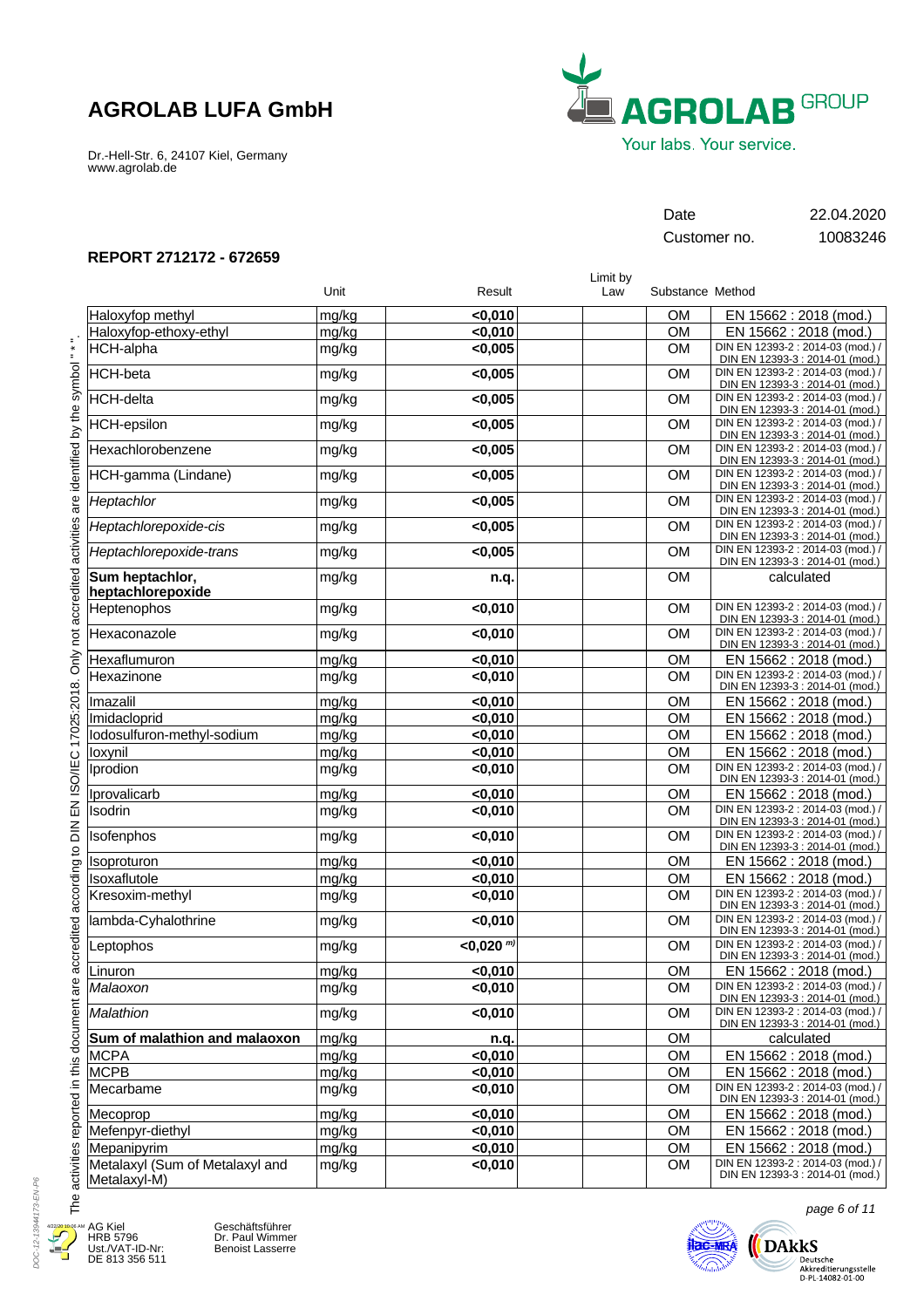Dr.-Hell-Str. 6, 24107 Kiel, Germany www.agrolab.de



Customer no. 10083246

Date 22.04.2020

### **REPORT 2712172 - 672659**

|                                           | Unit  | Result           | Limit by<br>Law | Substance Method |                                                                      |
|-------------------------------------------|-------|------------------|-----------------|------------------|----------------------------------------------------------------------|
| Metamitron                                | mg/kg | $0,010$          |                 | <b>OM</b>        | EN 15662 : 2018 (mod.)                                               |
| Metazachlor                               | mg/kg | $0,010$          |                 | <b>OM</b>        | DIN EN 12393-2 : 2014-03 (mod.) /<br>DIN EN 12393-3 : 2014-01 (mod.) |
| Metconazole                               | mg/kg | < 0,010          |                 | <b>OM</b>        | DIN EN 12393-2 : 2014-03 (mod.) /<br>DIN EN 12393-3 : 2014-01 (mod.) |
| Methabenzthiazuron                        | mg/kg | < 0.010          |                 | <b>OM</b>        | EN 15662 : 2018 (mod.)                                               |
| Methamidophos                             | mg/kg | < 0,020          |                 | <b>OM</b>        | DIN EN 12393-2 : 2014-03 (mod.) /<br>DIN EN 12393-3 : 2014-01 (mod.) |
| Methidathion                              | mg/kg | $0,010$          |                 | <b>OM</b>        | DIN EN 12393-2 : 2014-03 (mod.) /<br>DIN EN 12393-3 : 2014-01 (mod.) |
| Methiocarb                                | mg/kg | < 0,010          |                 | <b>OM</b>        | DIN EN 12393-2 : 2014-03 (mod.) /<br>DIN EN 12393-3 : 2014-01 (mod.) |
| Methomyl                                  | mg/kg | < 0,010          |                 | <b>OM</b>        | EN 15662 : 2018 (mod.)                                               |
| Methoxychlor                              | mg/kg | < 0,005          |                 | <b>OM</b>        | DIN EN 12393-2 : 2014-03 (mod.) /<br>DIN EN 12393-3 : 2014-01 (mod.) |
| Methoxyfenozide                           | mg/kg | < 0,010          |                 | <b>OM</b>        | EN 15662 : 2018 (mod.)                                               |
| Metobromuron                              | mg/kg | < 0,010          |                 | <b>OM</b>        | EN 15662: 2018 (mod.)                                                |
| Metolachlor                               | mg/kg | $0,010$          |                 | <b>OM</b>        | DIN EN 12393-2 : 2014-03 (mod.) /<br>DIN EN 12393-3 : 2014-01 (mod.) |
| Metosulam                                 | mg/kg | $0,010$          |                 | <b>OM</b>        | EN 15662 : 2018 (mod.)                                               |
| Metoxuron                                 | mg/kg | < 0,010          |                 | <b>OM</b>        | EN 15662 : 2018 (mod.)                                               |
| Metribuzin                                | mg/kg | $0,010$          |                 | <b>OM</b>        | DIN EN 12393-2 : 2014-03 (mod.) /<br>DIN EN 12393-3 : 2014-01 (mod.) |
| Metsulfurone-methyl                       | mg/kg | < 0.010          |                 | <b>OM</b>        | EN 15662 : 2018 (mod.)                                               |
| Mevinphos                                 | mg/kg | $0,010$          |                 | <b>OM</b>        | DIN EN 12393-2 : 2014-03 (mod.) /<br>DIN EN 12393-3 : 2014-01 (mod.) |
| Mirex                                     | mg/kg | < 0,005          |                 | <b>OM</b>        | DIN EN 12393-2 : 2014-03 (mod.) /<br>DIN EN 12393-3 : 2014-01 (mod.) |
| Monocrotophos                             | mg/kg | $0,010$          |                 | <b>OM</b>        | EN 15662 : 2018 (mod.)                                               |
| Monolinuron                               | mg/kg | $0,010$          |                 | <b>OM</b>        | EN 15662 : 2018 (mod.)                                               |
| Myclobutanil                              | mg/kg | $0,010$          |                 | <b>OM</b>        | DIN EN 12393-2 : 2014-03 (mod.) /<br>DIN EN 12393-3 : 2014-01 (mod.) |
| Nicosulfuron                              | mg/kg | $0,010$          |                 | <b>OM</b>        | EN 15662 : 2018 (mod.)                                               |
| Nitrofen                                  | mg/kg | < 0,005          |                 | <b>OM</b>        | DIN EN 12393-2 : 2014-03 (mod.) /<br>DIN EN 12393-3 : 2014-01 (mod.) |
| Nitrothal-isopropyle                      | mg/kg | $0,010$          |                 | <b>OM</b>        | DIN EN 12393-2 : 2014-03 (mod.) /<br>DIN EN 12393-3 : 2014-01 (mod.) |
| Oxadixyle                                 | mg/kg | $0,010$          |                 | <b>OM</b>        | DIN EN 12393-2 : 2014-03 (mod.) /<br>DIN EN 12393-3 : 2014-01 (mod.) |
| Oxamyl                                    | mg/kg | $0,010$          |                 | <b>OM</b>        | EN 15662 : 2018 (mod.)                                               |
| Paclobutrazol                             | mg/kg | < 0,010          |                 | <b>OM</b>        | DIN EN 12393-2 : 2014-03 (mod.) /<br>DIN EN 12393-3 : 2014-01 (mod.) |
| Paraoxon-ethyl                            | mg/kg | $0,010$          |                 | <b>OM</b>        | DIN EN 12393-2 : 2014-03 (mod.) /<br>DIN EN 12393-3 : 2014-01 (mod.) |
| Paraoxon-methyl                           | mg/kg | $<$ 0,050 $^{m}$ |                 | <b>OM</b>        | DIN EN 12393-2 : 2014-03 (mod.) /<br>DIN EN 12393-3 : 2014-01 (mod.) |
| Parathion-methyl                          | mg/kg | $0,010$          |                 | <b>OM</b>        | DIN EN 12393-2 : 2014-03 (mod.) /<br>DIN EN 12393-3 : 2014-01 (mod.) |
| Parathion-ethyl                           | mg/kg | <0,010           |                 | <b>OM</b>        | DIN EN 12393-2 : 2014-03 (mod.) /<br>DIN EN 12393-3 : 2014-01 (mod.) |
| Penconazol                                | mg/kg | $0,010$          |                 | <b>OM</b>        | DIN EN 12393-2 : 2014-03 (mod.) /<br>DIN EN 12393-3 : 2014-01 (mod.) |
| Pencycuron                                | mg/kg | < 0,010          |                 | <b>OM</b>        | EN 15662 : 2018 (mod.)                                               |
| Pendimethalin                             | mg/kg | $0,010$          |                 | <b>OM</b>        | DIN EN 12393-2 : 2014-03 (mod.) /<br>DIN EN 12393-3 : 2014-01 (mod.) |
| Pentachloro-aniline                       | mg/kg | < 0,010          |                 | <b>OM</b>        | DIN EN 12393-2 : 2014-03 (mod.) /<br>DIN EN 12393-3 : 2014-01 (mod.) |
| Quintozene                                | mg/kg | < 0,005          |                 | <b>OM</b>        | DIN EN 12393-2 : 2014-03 (mod.) /<br>DIN EN 12393-3 : 2014-01 (mod.) |
| Sum quintozene and<br>pentachloro-aniline | mg/kg | n.q.             |                 | <b>OM</b>        | calculated                                                           |
| Pentachlorobenzene                        | mg/kg | < 0,005          |                 | <b>OM</b>        | DIN EN 12393-2 : 2014-03 (mod.) /<br>DIN EN 12393-3 : 2014-01 (mod.) |
| Permethrin                                | mg/kg | < 0,010          |                 | OM               | DIN EN 12393-2 : 2014-03 (mod.) /<br>DIN EN 12393-3 : 2014-01 (mod.) |

DOC-12-13944173-EN-P7 DOC-12-13944173-EN-P7 4/22/20 10:06 AMJ Æ

E

AG Kiel HRB 5796 Ust./VAT-ID-Nr: DE 813 356 511

Geschäftsführer Dr. Paul Wimmer Benoist Lasserre



page 7 of 11

 $\bigotimes_{\substack{\text{Deutsche}\\ \text{Akkrediterungstelle}\\ \text{D-PL-14082-01-00}}} \text{DAkks}$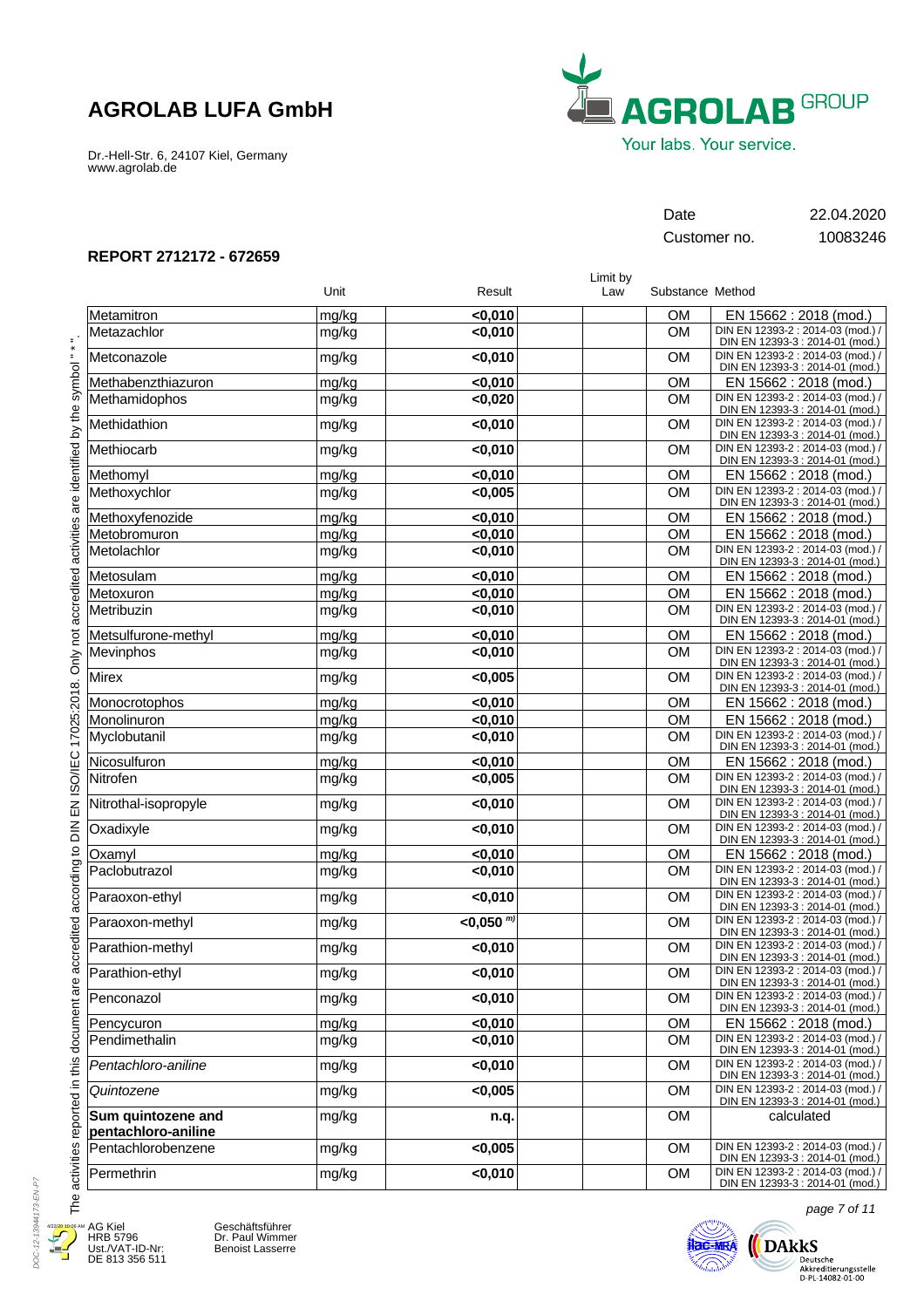Dr.-Hell-Str. 6, 24107 Kiel, Germany www.agrolab.de



Customer no. 10083246

Date 22.04.2020

### **REPORT 2712172 - 672659**

|                               |       |                | Limit by |                  |                                                                      |
|-------------------------------|-------|----------------|----------|------------------|----------------------------------------------------------------------|
|                               | Unit  | Result         | Law      | Substance Method |                                                                      |
| Phenmedipham                  | mg/kg | < 0,010        |          | <b>OM</b>        | EN 15662 : 2018 (mod.)                                               |
| Phorate                       | mg/kg | $0,01$         |          | OM               | EN 15662 : 2018 (mod.)                                               |
| Phosalone                     | mg/kg | < 0,010        |          | <b>OM</b>        | DIN EN 12393-2 : 2014-03 (mod.) /<br>DIN EN 12393-3 : 2014-01 (mod.) |
| Phosmet                       | mg/kg | $0,010$        |          | <b>OM</b>        | DIN EN 12393-2 : 2014-03 (mod.) /<br>DIN EN 12393-3 : 2014-01 (mod.) |
| Phosphamidon                  | mg/kg | $0,010$        |          | <b>OM</b>        | DIN EN 12393-2 : 2014-03 (mod.) /<br>DIN EN 12393-3 : 2014-01 (mod.) |
| Piperonylbutoxide             | mg/kg | $0,010$        |          | <b>OM</b>        | DIN EN 12393-2 : 2014-03 (mod.) /<br>DIN EN 12393-3 : 2014-01 (mod.) |
| Piperophos                    | mg/kg | $0,010$        |          | <b>OM</b>        | DIN EN 12393-2 : 2014-03 (mod.) /<br>DIN EN 12393-3 : 2014-01 (mod.) |
| Pirimicarb                    | mg/kg | $0,010$        |          | <b>OM</b>        | DIN EN 12393-2 : 2014-03 (mod.) /<br>DIN EN 12393-3 : 2014-01 (mod.) |
| Pirimiphos-ethyl              | mg/kg | $0,010$        |          | <b>OM</b>        | DIN EN 12393-2 : 2014-03 (mod.) /<br>DIN EN 12393-3 : 2014-01 (mod.) |
| Pirimiphos-methyl             | mg/kg | $0,010$        |          | <b>OM</b>        | DIN EN 12393-2 : 2014-03 (mod.) /<br>DIN EN 12393-3 : 2014-01 (mod.) |
| Pirimisulfuron-methyle        | mg/kg | $0,010$        |          | <b>OM</b>        | EN 15662 : 2018 (mod.)                                               |
| Prochloraz                    | mg/kg | < 0,010        |          | <b>OM</b>        | EN 15662 : 2018 (mod.)                                               |
| Procymidone                   | mg/kg | $0,010$        |          | <b>OM</b>        | DIN EN 12393-2 : 2014-03 (mod.) /<br>DIN EN 12393-3 : 2014-01 (mod.) |
| Profenofos                    | mg/kg | $0,010$        |          | <b>OM</b>        | DIN EN 12393-2 : 2014-03 (mod.) /<br>DIN EN 12393-3 : 2014-01 (mod.) |
| Prometryn                     | mg/kg | $0,010$        |          | <b>OM</b>        | DIN EN 12393-2 : 2014-03 (mod.) /<br>DIN EN 12393-3 : 2014-01 (mod.) |
| Propachlor                    | mg/kg | $0,010$        |          | <b>OM</b>        | DIN EN 12393-2 : 2014-03 (mod.) /<br>DIN EN 12393-3 : 2014-01 (mod.) |
| Propamocarb                   | mg/kg | < 0,010        |          | <b>OM</b>        | EN 15662 : 2018 (mod.)                                               |
| Propaquizafop                 | mg/kg | < 0,010        |          | <b>OM</b>        | EN 15662 : 2018 (mod.)                                               |
| Propargite                    | mg/kg | < 0,020        |          | <b>OM</b>        | DIN EN 12393-2 : 2014-03 (mod.) /<br>DIN EN 12393-3 : 2014-01 (mod.) |
| Propazine                     | mg/kg | $0,010$        |          | <b>OM</b>        | DIN EN 12393-2 : 2014-03 (mod.) /<br>DIN EN 12393-3 : 2014-01 (mod.) |
| Propetamphos                  | mg/kg | $0,010$        |          | <b>OM</b>        | DIN EN 12393-2 : 2014-03 (mod.) /<br>DIN EN 12393-3 : 2014-01 (mod.) |
| Propham                       | mg/kg | < 0,010        |          | <b>OM</b>        | DIN EN 12393-2 : 2014-03 (mod.) /<br>DIN EN 12393-3 : 2014-01 (mod.) |
| Propiconazole                 | mg/kg | $0,010$        |          | <b>OM</b>        | DIN EN 12393-2 : 2014-03 (mod.) /<br>DIN EN 12393-3 : 2014-01 (mod.) |
| Propoxur                      | mg/kg | < 0,010        |          | <b>OM</b>        | DIN EN 12393-2 : 2014-03 (mod.) /<br>DIN EN 12393-3 : 2014-01 (mod.) |
| Propoxycarbazone              | mg/kg | < 0,010        |          | <b>OM</b>        | EN 15662 : 2018 (mod.)                                               |
| Propyzamide                   | mg/kg | < 0,010        |          | <b>OM</b>        | DIN EN 12393-2 : 2014-03 (mod.) /<br>DIN EN 12393-3 : 2014-01 (mod.) |
| Prosulfocarb                  | mg/kg | $0,010$        |          | <b>OM</b>        | DIN EN 12393-2 : 2014-03 (mod.) /<br>DIN EN 12393-3 : 2014-01 (mod.) |
| Prosulfuron                   | mg/kg | < 0,010        |          | <b>OM</b>        | EN 15662 : 2018 (mod.)                                               |
| Prothiophos                   | mg/kg | < 0,010        |          | OM               | DIN EN 12393-2 : 2014-03 (mod.) /<br>DIN EN 12393-3 : 2014-01 (mod.) |
| Pymetrozine                   | mg/kg | $0,010$        |          | OM               | EN 15662 : 2018 (mod.)                                               |
| Pyrazophos                    | mg/kg | < 0,010        |          | OM               | DIN EN 12393-2 : 2014-03 (mod.) /<br>DIN EN 12393-3 : 2014-01 (mod.) |
| <b>Pyrethrins</b>             | mg/kg | $< 0,010$ $x)$ |          | <b>OM</b>        | EN 15662 : 2018 (mod.)                                               |
| Pyridate                      | mg/kg | $0,010$        |          | OM               | EN 15662 : 2018 (mod.)                                               |
| Pyridaphenthion               | mg/kg | < 0,010        |          | <b>OM</b>        | DIN EN 12393-2 : 2014-03 (mod.) /<br>DIN EN 12393-3 : 2014-01 (mod.) |
| Pyrifenox                     | mg/kg | $0,010$        |          | OM               | DIN EN 12393-2 : 2014-03 (mod.) /<br>DIN EN 12393-3 : 2014-01 (mod.) |
| Pyrimethanile                 | mg/kg | $0,010$        |          | <b>OM</b>        | DIN EN 12393-2 : 2014-03 (mod.) /<br>DIN EN 12393-3 : 2014-01 (mod.) |
| Quinalphos                    | mg/kg | < 0,010        |          | <b>OM</b>        | DIN EN 12393-2 : 2014-03 (mod.) /<br>DIN EN 12393-3 : 2014-01 (mod.) |
| Quinmerac                     | mg/kg | < 0,010        |          | OM               | EN 15662 : 2018 (mod.)                                               |
| Quizalofop, incl. quizalfop-P | mg/kg | < 0,010        |          | OM               | EN 15662: 2018 (mod.)                                                |

DOC-12-13944173-EN-P8 DOC-12-13944173-EN-P8 4/22/20 10:06 AMJ 4

E

AG Kiel HRB 5796 Ust./VAT-ID-Nr: DE 813 356 511





page 8 of 11

 $\bigotimes_{\text{Deutsche } \atop \text{Akkedditerungsstelle } \atop \text{D-PL-14082-01-00}} \text{DAkks}$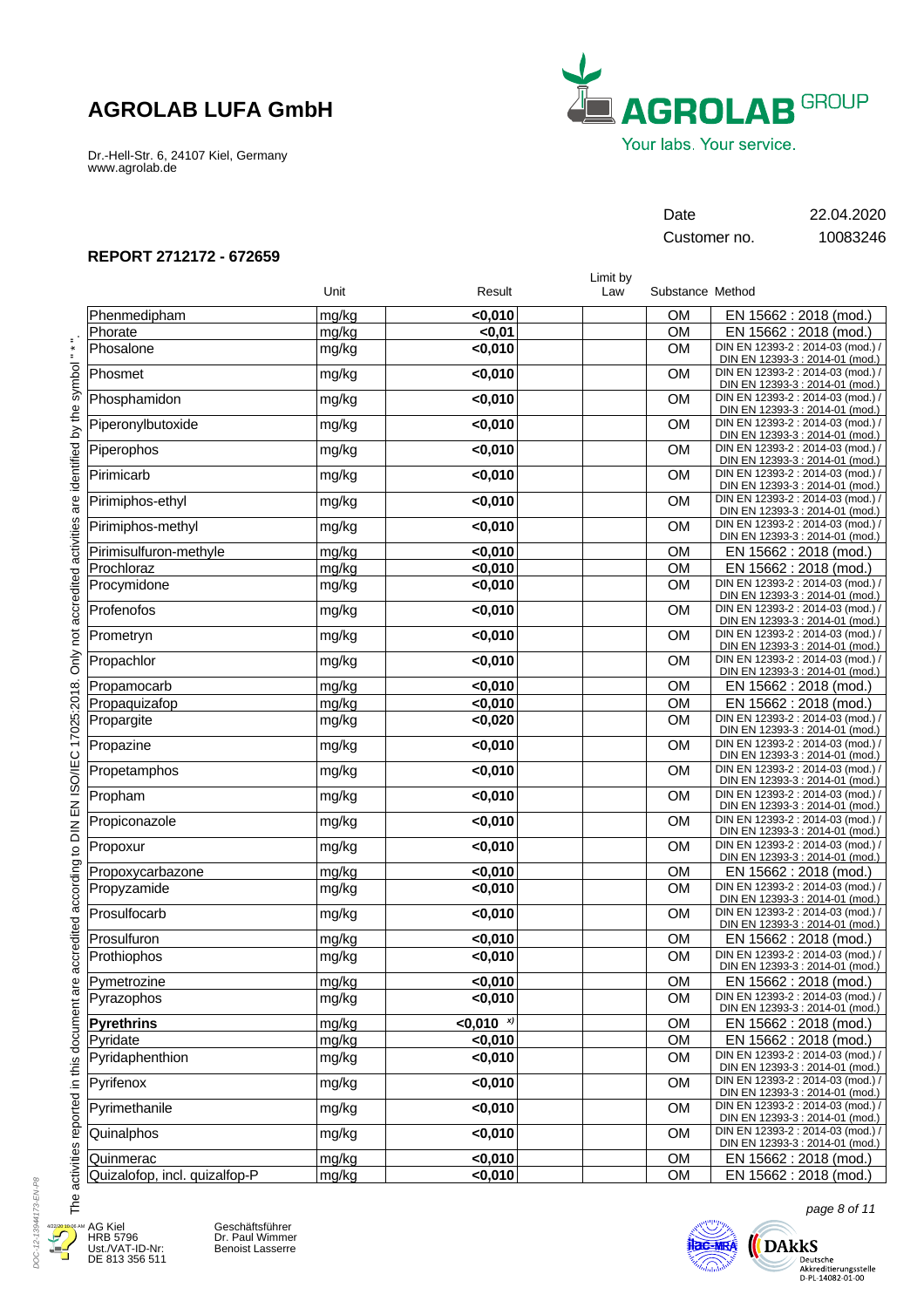Dr.-Hell-Str. 6, 24107 Kiel, Germany www.agrolab.de



Customer no. 10083246

Date 22.04.2020

### **REPORT 2712172 - 672659**

|                        |       |         | Limit by |                  |                                                                      |
|------------------------|-------|---------|----------|------------------|----------------------------------------------------------------------|
|                        | Unit  | Result  | Law      | Substance Method |                                                                      |
| Resmethrine            | mg/kg | < 0,010 |          | <b>OM</b>        | DIN EN 12393-2 : 2014-03 (mod.) /<br>DIN EN 12393-3 : 2014-01 (mod.) |
| Rimsulfuron            | mg/kg | < 0,010 |          | <b>OM</b>        | EN 15662 : 2018 (mod.)                                               |
| Rotenone               | mg/kg | < 0,010 |          | <b>OM</b>        | EN 15662 : 2018 (mod.)                                               |
| Silthiofam             | mg/kg | $0,010$ |          | <b>OM</b>        | DIN EN 12393-2 : 2014-03 (mod.) /<br>DIN EN 12393-3 : 2014-01 (mod.) |
| Simazin                | mg/kg | $0,010$ |          | <b>OM</b>        | DIN EN 12393-2 : 2014-03 (mod.) /<br>DIN EN 12393-3 : 2014-01 (mod.) |
| Spinosad               | mg/kg | $0,010$ |          | <b>OM</b>        | EN 15662 : 2018 (mod.)                                               |
| Spiroxamine            | mg/kg | < 0,010 |          | <b>OM</b>        | EN 15662 : 2018 (mod.)                                               |
| Sulcotrione            | mg/kg | $0,010$ |          | <b>OM</b>        | EN 15662 : 2018 (mod.)                                               |
| Sulfotep               | mg/kg | $0,010$ |          | <b>OM</b>        | DIN EN 12393-2 : 2014-03 (mod.) /<br>DIN EN 12393-3 : 2014-01 (mod.) |
| tau-Fluvalinate        | mg/kg | $0,010$ |          | <b>OM</b>        | DIN EN 12393-2 : 2014-03 (mod.) /<br>DIN EN 12393-3 : 2014-01 (mod.) |
| Tebuconazole           | mg/kg | < 0,010 |          | <b>OM</b>        | DIN EN 12393-2 : 2014-03 (mod.) /<br>DIN EN 12393-3 : 2014-01 (mod.) |
| Tebufenozide           | mg/kg | $0,010$ |          | <b>OM</b>        | EN 15662 : 2018 (mod.)                                               |
| Tebufenpyrad           | mg/kg | $0,010$ |          | <b>OM</b>        | DIN EN 12393-2 : 2014-03 (mod.) /<br>DIN EN 12393-3 : 2014-01 (mod.) |
| Tecnazene              | mg/kg | < 0,005 |          | <b>OM</b>        | DIN EN 12393-2 : 2014-03 (mod.) /<br>DIN EN 12393-3 : 2014-01 (mod.) |
| Teflubenzuron          | mg/kg | $0,010$ |          | <b>OM</b>        | EN 15662: 2018 (mod.)                                                |
| Tefluthrine            | mg/kg | $0,010$ |          | <b>OM</b>        | DIN EN 12393-2 : 2014-03 (mod.) /<br>DIN EN 12393-3 : 2014-01 (mod.) |
| <b>Terbufos</b>        | mg/kg | $0,010$ |          | <b>OM</b>        | DIN EN 12393-2 : 2014-03 (mod.) /<br>DIN EN 12393-3 : 2014-01 (mod.) |
| Terbutryne             | mg/kg | $0,010$ |          | <b>OM</b>        | DIN EN 12393-2 : 2014-03 (mod.) /<br>DIN EN 12393-3 : 2014-01 (mod.) |
| Terbutylazine          | mg/kg | $0,010$ |          | <b>OM</b>        | DIN EN 12393-2 : 2014-03 (mod.) /<br>DIN EN 12393-3 : 2014-01 (mod.) |
| Tetrachlorvinphos      | mg/kg | $0,010$ |          | <b>OM</b>        | DIN EN 12393-2 : 2014-03 (mod.) /<br>DIN EN 12393-3 : 2014-01 (mod.) |
| Tetradifon             | mg/kg | < 0,005 |          | <b>OM</b>        | DIN EN 12393-2 : 2014-03 (mod.) /<br>DIN EN 12393-3 : 2014-01 (mod.) |
| Tetramethrine          | mg/kg | $0,010$ |          | <b>OM</b>        | DIN EN 12393-2 : 2014-03 (mod.) /<br>DIN EN 12393-3 : 2014-01 (mod.) |
| Thiabendazole          | mg/kg | < 0,010 |          | <b>OM</b>        | EN 15662 : 2018 (mod.)                                               |
| Thiacloprid            | mg/kg | $0,010$ |          | OM               | EN 15662 : 2018 (mod.)                                               |
| Thiamethoxam           | mg/kg | < 0,010 |          | OM               | EN 15662 : 2018 (mod.)                                               |
| Thifensulfurone-methyl | mg/kg | < 0,010 |          | <b>OM</b>        | EN 15662 : 2018 (mod.)                                               |
| Thiodicarb             | mg/kg | $0,010$ |          | OM               | EN 15662 : 2018 (mod.)                                               |
| Thiofanox              | mg/kg | < 0.010 |          | <b>OM</b>        | EN 15662 : 2018 (mod.)                                               |
| Thiofanox-sulfon       | mg/kg | $0,010$ |          | <b>OM</b>        | EN 15662 : 2018 (mod.)                                               |
| Thiofanox-sulfoxide    | mg/kg | $0,010$ |          | OM               | EN 15662 : 2018 (mod.)                                               |
| Thiometon              | mg/kg | < 0,010 |          | <b>OM</b>        | DIN EN 12393-2 : 2014-03 (mod.) /<br>DIN EN 12393-3 : 2014-01 (mod.) |
| Thiophanat-methyl      | mg/kg | < 0,010 |          | OM               | EN 15662 : 2018 (mod.)                                               |
| Tolclofos-methyl       | mg/kg | $0,010$ |          | OM               | DIN EN 12393-2 : 2014-03 (mod.) /<br>DIN EN 12393-3 : 2014-01 (mod.) |
| trans-Nonachlor        | mg/kg | $0,010$ |          | <b>OM</b>        | DIN EN 12393-2 : 2014-03 (mod.) /<br>DIN EN 12393-3 : 2014-01 (mod.) |
| Triadimefon            | mg/kg | < 0,010 |          | <b>OM</b>        | DIN EN 12393-2 : 2014-03 (mod.) /<br>DIN EN 12393-3 : 2014-01 (mod.) |
| Triadimenol            | mg/kg | $0,010$ |          | OM               | DIN EN 12393-2 : 2014-03 (mod.) /<br>DIN EN 12393-3 : 2014-01 (mod.) |
| Triallate              | mg/kg | < 0,010 |          | <b>OM</b>        | DIN EN 12393-2 : 2014-03 (mod.) /<br>DIN EN 12393-3 : 2014-01 (mod.) |
| Triasulfuron           | mg/kg | < 0,010 |          | <b>OM</b>        | EN 15662 : 2018 (mod.)                                               |
| Triazophos             | mg/kg | <0,010  |          | OM               | DIN EN 12393-2 : 2014-03 (mod.) /<br>DIN EN 12393-3 : 2014-01 (mod.) |
| Trichlorfon            | mg/kg | < 0,010 |          | OM               | DIN EN 12393-2 : 2014-03 (mod.) /<br>DIN EN 12393-3 : 2014-01 (mod.) |

DOC-12-13944173-EN-P9 DOC-12-13944173-EN-P9 4/22/20 10:06 AMJ Æ

۲

AG Kiel HRB 5796 Ust./VAT-ID-Nr: DE 813 356 511





page 9 of 11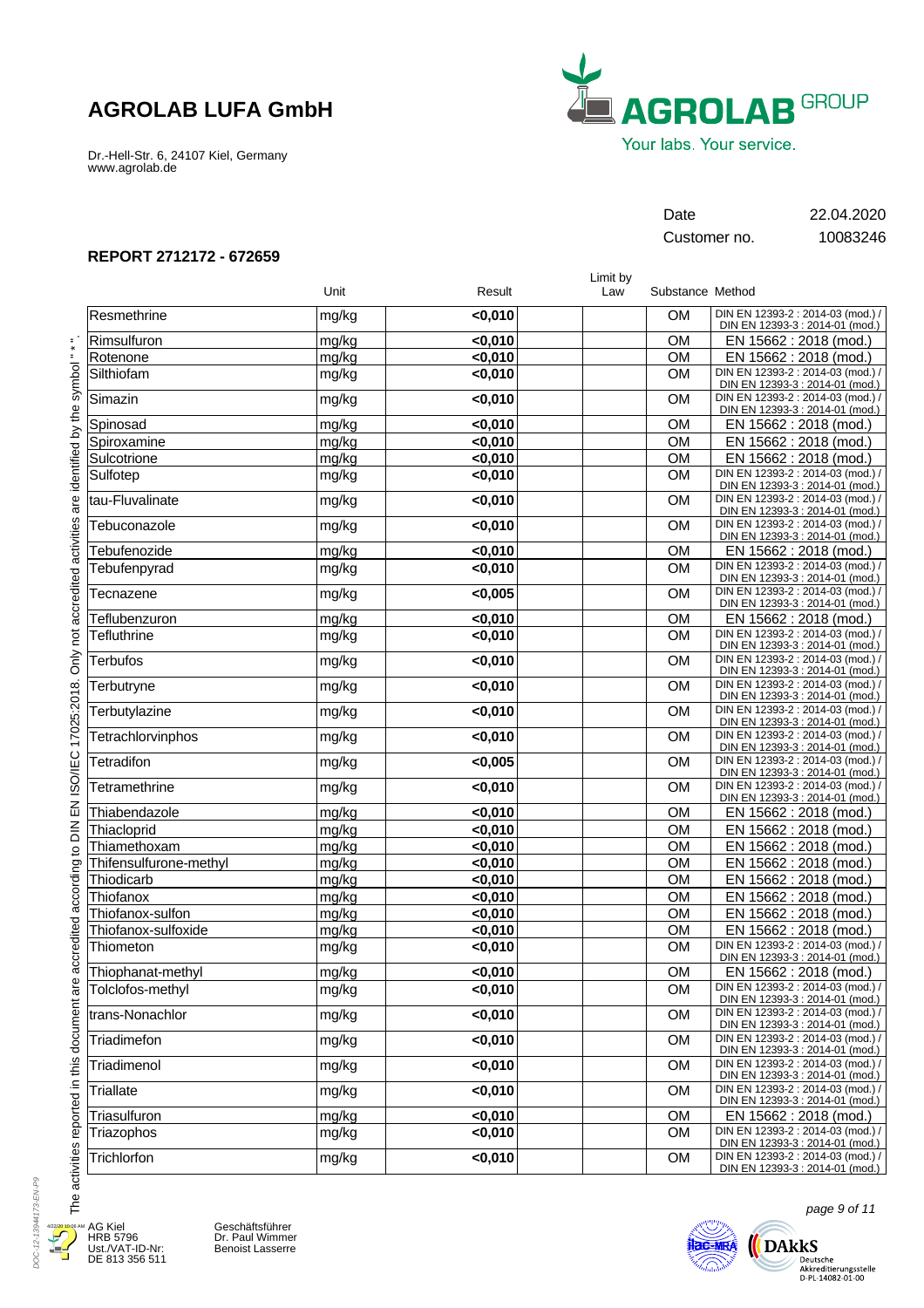Dr.-Hell-Str. 6, 24107 Kiel, Germany www.agrolab.de



# Date 22.04.2020

Customer no. 10083246

## **REPORT 2712172 - 672659**

|                                                                                                                                                                                                                                                                                                                                                                                                  |                                                                                                                                                                                                                                                                                                                                                                                                                                                                                                                                                                                                                                                                                                                                                                                                                                                                                                                                                                                                                                                                                                                                                                                                                                                                                                                                                                                                                                                                                                                                                                                                                                                                                                                                                                                                                                                                                                                                                                                                                                                                                                                                                                                                                                                                                                                                                                                                                                                                                                                                                                                                                                                                                                                                                                                                                                                                                                                                                                                                                                                                                                                                                                                                                                                                                                                                                                                                                                                                                                                                                                                                                                                                                                                                                                                                                                                                                                                                                                                                                                                                                                                                                                                                                                                                                                                                                                                                                                                                                                                                                                                                                                                                                                                                                                                                                                                                                                                                                             |         | Limit by |                  |                                   |
|--------------------------------------------------------------------------------------------------------------------------------------------------------------------------------------------------------------------------------------------------------------------------------------------------------------------------------------------------------------------------------------------------|-------------------------------------------------------------------------------------------------------------------------------------------------------------------------------------------------------------------------------------------------------------------------------------------------------------------------------------------------------------------------------------------------------------------------------------------------------------------------------------------------------------------------------------------------------------------------------------------------------------------------------------------------------------------------------------------------------------------------------------------------------------------------------------------------------------------------------------------------------------------------------------------------------------------------------------------------------------------------------------------------------------------------------------------------------------------------------------------------------------------------------------------------------------------------------------------------------------------------------------------------------------------------------------------------------------------------------------------------------------------------------------------------------------------------------------------------------------------------------------------------------------------------------------------------------------------------------------------------------------------------------------------------------------------------------------------------------------------------------------------------------------------------------------------------------------------------------------------------------------------------------------------------------------------------------------------------------------------------------------------------------------------------------------------------------------------------------------------------------------------------------------------------------------------------------------------------------------------------------------------------------------------------------------------------------------------------------------------------------------------------------------------------------------------------------------------------------------------------------------------------------------------------------------------------------------------------------------------------------------------------------------------------------------------------------------------------------------------------------------------------------------------------------------------------------------------------------------------------------------------------------------------------------------------------------------------------------------------------------------------------------------------------------------------------------------------------------------------------------------------------------------------------------------------------------------------------------------------------------------------------------------------------------------------------------------------------------------------------------------------------------------------------------------------------------------------------------------------------------------------------------------------------------------------------------------------------------------------------------------------------------------------------------------------------------------------------------------------------------------------------------------------------------------------------------------------------------------------------------------------------------------------------------------------------------------------------------------------------------------------------------------------------------------------------------------------------------------------------------------------------------------------------------------------------------------------------------------------------------------------------------------------------------------------------------------------------------------------------------------------------------------------------------------------------------------------------------------------------------------------------------------------------------------------------------------------------------------------------------------------------------------------------------------------------------------------------------------------------------------------------------------------------------------------------------------------------------------------------------------------------------------------------------------------------------------------------------------|---------|----------|------------------|-----------------------------------|
|                                                                                                                                                                                                                                                                                                                                                                                                  | Unit                                                                                                                                                                                                                                                                                                                                                                                                                                                                                                                                                                                                                                                                                                                                                                                                                                                                                                                                                                                                                                                                                                                                                                                                                                                                                                                                                                                                                                                                                                                                                                                                                                                                                                                                                                                                                                                                                                                                                                                                                                                                                                                                                                                                                                                                                                                                                                                                                                                                                                                                                                                                                                                                                                                                                                                                                                                                                                                                                                                                                                                                                                                                                                                                                                                                                                                                                                                                                                                                                                                                                                                                                                                                                                                                                                                                                                                                                                                                                                                                                                                                                                                                                                                                                                                                                                                                                                                                                                                                                                                                                                                                                                                                                                                                                                                                                                                                                                                                                        | Result  | Law      | Substance Method |                                   |
|                                                                                                                                                                                                                                                                                                                                                                                                  |                                                                                                                                                                                                                                                                                                                                                                                                                                                                                                                                                                                                                                                                                                                                                                                                                                                                                                                                                                                                                                                                                                                                                                                                                                                                                                                                                                                                                                                                                                                                                                                                                                                                                                                                                                                                                                                                                                                                                                                                                                                                                                                                                                                                                                                                                                                                                                                                                                                                                                                                                                                                                                                                                                                                                                                                                                                                                                                                                                                                                                                                                                                                                                                                                                                                                                                                                                                                                                                                                                                                                                                                                                                                                                                                                                                                                                                                                                                                                                                                                                                                                                                                                                                                                                                                                                                                                                                                                                                                                                                                                                                                                                                                                                                                                                                                                                                                                                                                                             |         |          |                  | DIN EN 12393-2 : 2014-03 (mod.) / |
| Trichloronate                                                                                                                                                                                                                                                                                                                                                                                    | mg/kg                                                                                                                                                                                                                                                                                                                                                                                                                                                                                                                                                                                                                                                                                                                                                                                                                                                                                                                                                                                                                                                                                                                                                                                                                                                                                                                                                                                                                                                                                                                                                                                                                                                                                                                                                                                                                                                                                                                                                                                                                                                                                                                                                                                                                                                                                                                                                                                                                                                                                                                                                                                                                                                                                                                                                                                                                                                                                                                                                                                                                                                                                                                                                                                                                                                                                                                                                                                                                                                                                                                                                                                                                                                                                                                                                                                                                                                                                                                                                                                                                                                                                                                                                                                                                                                                                                                                                                                                                                                                                                                                                                                                                                                                                                                                                                                                                                                                                                                                                       | 0,010   |          | OМ               | DIN EN 12393-3 : 2014-01 (mod.)   |
| Tricyclazole                                                                                                                                                                                                                                                                                                                                                                                     | mg/kg                                                                                                                                                                                                                                                                                                                                                                                                                                                                                                                                                                                                                                                                                                                                                                                                                                                                                                                                                                                                                                                                                                                                                                                                                                                                                                                                                                                                                                                                                                                                                                                                                                                                                                                                                                                                                                                                                                                                                                                                                                                                                                                                                                                                                                                                                                                                                                                                                                                                                                                                                                                                                                                                                                                                                                                                                                                                                                                                                                                                                                                                                                                                                                                                                                                                                                                                                                                                                                                                                                                                                                                                                                                                                                                                                                                                                                                                                                                                                                                                                                                                                                                                                                                                                                                                                                                                                                                                                                                                                                                                                                                                                                                                                                                                                                                                                                                                                                                                                       | < 0.010 |          | <b>OM</b>        | EN 15662 : 2018 (mod.)            |
| Trifluralin                                                                                                                                                                                                                                                                                                                                                                                      | mg/kg                                                                                                                                                                                                                                                                                                                                                                                                                                                                                                                                                                                                                                                                                                                                                                                                                                                                                                                                                                                                                                                                                                                                                                                                                                                                                                                                                                                                                                                                                                                                                                                                                                                                                                                                                                                                                                                                                                                                                                                                                                                                                                                                                                                                                                                                                                                                                                                                                                                                                                                                                                                                                                                                                                                                                                                                                                                                                                                                                                                                                                                                                                                                                                                                                                                                                                                                                                                                                                                                                                                                                                                                                                                                                                                                                                                                                                                                                                                                                                                                                                                                                                                                                                                                                                                                                                                                                                                                                                                                                                                                                                                                                                                                                                                                                                                                                                                                                                                                                       | < 0,010 |          | <b>OM</b>        | DIN EN 12393-2 : 2014-03 (mod.) / |
|                                                                                                                                                                                                                                                                                                                                                                                                  |                                                                                                                                                                                                                                                                                                                                                                                                                                                                                                                                                                                                                                                                                                                                                                                                                                                                                                                                                                                                                                                                                                                                                                                                                                                                                                                                                                                                                                                                                                                                                                                                                                                                                                                                                                                                                                                                                                                                                                                                                                                                                                                                                                                                                                                                                                                                                                                                                                                                                                                                                                                                                                                                                                                                                                                                                                                                                                                                                                                                                                                                                                                                                                                                                                                                                                                                                                                                                                                                                                                                                                                                                                                                                                                                                                                                                                                                                                                                                                                                                                                                                                                                                                                                                                                                                                                                                                                                                                                                                                                                                                                                                                                                                                                                                                                                                                                                                                                                                             |         |          |                  | DIN EN 12393-3 : 2014-01 (mod.)   |
| Triflusulfuron-methyl                                                                                                                                                                                                                                                                                                                                                                            | mg/kg                                                                                                                                                                                                                                                                                                                                                                                                                                                                                                                                                                                                                                                                                                                                                                                                                                                                                                                                                                                                                                                                                                                                                                                                                                                                                                                                                                                                                                                                                                                                                                                                                                                                                                                                                                                                                                                                                                                                                                                                                                                                                                                                                                                                                                                                                                                                                                                                                                                                                                                                                                                                                                                                                                                                                                                                                                                                                                                                                                                                                                                                                                                                                                                                                                                                                                                                                                                                                                                                                                                                                                                                                                                                                                                                                                                                                                                                                                                                                                                                                                                                                                                                                                                                                                                                                                                                                                                                                                                                                                                                                                                                                                                                                                                                                                                                                                                                                                                                                       | < 0,010 |          | OМ               | EN 15662 : 2018 (mod.)            |
| Triforine                                                                                                                                                                                                                                                                                                                                                                                        | mg/kg                                                                                                                                                                                                                                                                                                                                                                                                                                                                                                                                                                                                                                                                                                                                                                                                                                                                                                                                                                                                                                                                                                                                                                                                                                                                                                                                                                                                                                                                                                                                                                                                                                                                                                                                                                                                                                                                                                                                                                                                                                                                                                                                                                                                                                                                                                                                                                                                                                                                                                                                                                                                                                                                                                                                                                                                                                                                                                                                                                                                                                                                                                                                                                                                                                                                                                                                                                                                                                                                                                                                                                                                                                                                                                                                                                                                                                                                                                                                                                                                                                                                                                                                                                                                                                                                                                                                                                                                                                                                                                                                                                                                                                                                                                                                                                                                                                                                                                                                                       | < 0,010 |          | <b>OM</b>        | EN 15662 : 2018 (mod.)            |
| Trinexapac-ethyl                                                                                                                                                                                                                                                                                                                                                                                 | mg/kg                                                                                                                                                                                                                                                                                                                                                                                                                                                                                                                                                                                                                                                                                                                                                                                                                                                                                                                                                                                                                                                                                                                                                                                                                                                                                                                                                                                                                                                                                                                                                                                                                                                                                                                                                                                                                                                                                                                                                                                                                                                                                                                                                                                                                                                                                                                                                                                                                                                                                                                                                                                                                                                                                                                                                                                                                                                                                                                                                                                                                                                                                                                                                                                                                                                                                                                                                                                                                                                                                                                                                                                                                                                                                                                                                                                                                                                                                                                                                                                                                                                                                                                                                                                                                                                                                                                                                                                                                                                                                                                                                                                                                                                                                                                                                                                                                                                                                                                                                       | < 0,010 |          | <b>OM</b>        | EN 15662 : 2018 (mod.)            |
| Vamidothion                                                                                                                                                                                                                                                                                                                                                                                      | mg/kg                                                                                                                                                                                                                                                                                                                                                                                                                                                                                                                                                                                                                                                                                                                                                                                                                                                                                                                                                                                                                                                                                                                                                                                                                                                                                                                                                                                                                                                                                                                                                                                                                                                                                                                                                                                                                                                                                                                                                                                                                                                                                                                                                                                                                                                                                                                                                                                                                                                                                                                                                                                                                                                                                                                                                                                                                                                                                                                                                                                                                                                                                                                                                                                                                                                                                                                                                                                                                                                                                                                                                                                                                                                                                                                                                                                                                                                                                                                                                                                                                                                                                                                                                                                                                                                                                                                                                                                                                                                                                                                                                                                                                                                                                                                                                                                                                                                                                                                                                       | < 0,010 |          | <b>OM</b>        | EN 15662 : 2018 (mod.)            |
| Vinclozolin                                                                                                                                                                                                                                                                                                                                                                                      |                                                                                                                                                                                                                                                                                                                                                                                                                                                                                                                                                                                                                                                                                                                                                                                                                                                                                                                                                                                                                                                                                                                                                                                                                                                                                                                                                                                                                                                                                                                                                                                                                                                                                                                                                                                                                                                                                                                                                                                                                                                                                                                                                                                                                                                                                                                                                                                                                                                                                                                                                                                                                                                                                                                                                                                                                                                                                                                                                                                                                                                                                                                                                                                                                                                                                                                                                                                                                                                                                                                                                                                                                                                                                                                                                                                                                                                                                                                                                                                                                                                                                                                                                                                                                                                                                                                                                                                                                                                                                                                                                                                                                                                                                                                                                                                                                                                                                                                                                             | $0,010$ |          | <b>OM</b>        | DIN EN 12393-2 : 2014-03 (mod.) / |
| are identified by the symbol "*".<br>Only not accredited activities<br>performed by hydrolysis<br>performed by hydrolysis<br>EN ISO/IEC 17025:2018.<br>Remark to Bifenthrin: Sum of isomers (F).<br>$\frac{2}{5}$<br>accredited according to<br>Remark to Dimethomorph: Sum of isomers.<br>Remark to Diniconazole: Sum of isomers.<br>$(F)$ .<br>are<br>The activities reported in this document | mg/kg<br>x) The sum calculation is done without taking into account single values below limit of qualification or limit of quantification.<br>m) Due to the disturbing influence of the sample matrix, the limit of detection resp. limit of quantitation was increased.<br>Explanation: "<" or "n.q." represent the fact that the concentration of the analyte is below the limit of quantification (LOQ).<br>Parameter-specific measurement uncertainties and information regarding the method of calculation will be provided upon request if the<br>reported results are above the parameter-specific limit of quantification.<br>Explanation: $OM =$ on original matter; $DM =$ on dry matter base<br>Remark to 2,4-D: Sum of 2,4-D, its salts, its esters and its conjugates, expressed as 2,4-D.By the multi-method only the free acid of the<br>active ingredient is detected. If contents equal or higher than 0.008 mg/kg are detected, a quantitative analysis of the total acid is<br>Remark to 2,4-DB: Sum of 2,4-DB, its salts, its esters and its conjugates, expressed as 2,4-DB (R).By the multi-method only the free acid<br>of the active ingredient is detected. If contents equal or higher than 0.008 mg/kg are detected, a quantitative analysis of the total acid is<br>Remark to Sum aldrin, dieldrin: Aldrin and dieldrin combined expressed as dieldrin (F).<br>Remark to Benalaxyl: Benalaxyl including other mixtures of constituent isomers including benalaxyl-M (sum of isomers).<br>Remark to Bromoxynil: Bromoxynil and its salts, expressed as bromoxynil.<br>Remark to Sum carbendazim/benomyl: Sum of benomyl and carbendazim expressed as carbendazim (R).<br>Remark to Sum Chlordane: Sum of cis-Chlordan and trans-Chlordan (F)(R).<br>Remark to Cyfluthrin: Cyfluthrin including other mixtures of constituent isomers (sum of isomers) (F).<br>Remark to Cypermethrin: Cypermethrin including other mixtures of constituent isomers (sum of isomers) (F).<br>Remark to Sum DDT-isomers: Sum of p,p'-DDT, o,p'-DDT, p-p'-DDE and p,p'-TDE (DDD) expressed as DDT (F).<br>Remark to Deltamethrin: Deltamethrin (cis-deltamethrin) (F)<br>Remark to Dichlorprop: Sum of dichlorprop (including dichlorprop-P), its salts, esters and conjugates, expressed as dichlorprop. By the<br>multi-method only the free acid of the active ingredient is detected. If contents equal or higher than 0.008 mg/kg are detected, a<br>quantitative analysis of the total acid is performed by hydrolysis<br>Remark to Dicofol: Sum of p, p' and o,p' isomers (F).<br>Remark to Dimethenamid: Dimethenamid including other mixtures of constituent isomers including dimethenamid-P (sum of isomers).<br>? Bemerkung zu Dinoseb: Dinoseb (Summe aus Dinoseb, seinen Salzen, Dinoseb-acetat und Binapacryl, ausgedrückt als Dinoseb). The<br>sum parameter takes into account the active metabolites, which are detectable safely using the specified method.<br>Remark to Sum endosulfan-alpha, -beta, -sulphate: Sum of alpha- and beta-isomers and endosulfan-sulphate expresses as endosulfan<br>Remark to Fenpropidin: Sum of fenpropidin and its salts, expressed as fenpropidin (R) (A).<br>Remark to Fenpropimorph: Sum of isomers (F) (R).<br>Remark to Fenvalerate: Any ratio of constituent isomers (RR, SS, RS & SR) including esfenvalerate (F) (R).<br>Remark to Fluazifop: Fluazifop-P (sum of all the constituent isomers of fluazifop, its esters and its conjugates, expressed as fluazifop). By<br>the multi-method only the free acid of the active ingredient is detected. If contents equal or higher than 0.008 mg/kg are detected, a<br>quantitative analysis of the total acid is performed by hydrolysis<br>Remark to Fluazifop-butyl: By the multi-method only the free acid of the active ingredient is detected. If contents equal or higher than 0.008<br>mg/kg are detected, a quantitative analysis of the total acid is performed by hydrolysis<br>Remark to Haloxyfop:Sum of haloxyfop, its esters, salts and conjugates expressed as haloxyfop (sum of the R- and S- isomers at any<br>ratio) (F) (R). By the multi-method only the free acid of the active ingredient is detected. If contents equal or higher than 0.008 mg/kg are<br>detected, a quantitative analysis of the total acid is performed by hydrolysis<br>Remark to Haloxyfop-methyl:By the multi-method only the free acid of the active ingredient is detected. If contents equal or higher than<br>0.008 mg/kg are detected, a quantitative analysis of the total acid is performed by hydrolysis<br>Remark to Haloxyfop-ethoxy-ethyl:By the multi-method only the free acid of the active ingredient is detected.If contents equal or higher<br>than 0.008 mg/kg are detected, a quantitative analysis of the total acid is performed by hydrolysis<br>Remark to HCH-alpha: Hexachlorocyclohexane (HCH), alpha-isomer (F). |         |          |                  | DIN EN 12393-3 : 2014-01 (mod.)   |
|                                                                                                                                                                                                                                                                                                                                                                                                  |                                                                                                                                                                                                                                                                                                                                                                                                                                                                                                                                                                                                                                                                                                                                                                                                                                                                                                                                                                                                                                                                                                                                                                                                                                                                                                                                                                                                                                                                                                                                                                                                                                                                                                                                                                                                                                                                                                                                                                                                                                                                                                                                                                                                                                                                                                                                                                                                                                                                                                                                                                                                                                                                                                                                                                                                                                                                                                                                                                                                                                                                                                                                                                                                                                                                                                                                                                                                                                                                                                                                                                                                                                                                                                                                                                                                                                                                                                                                                                                                                                                                                                                                                                                                                                                                                                                                                                                                                                                                                                                                                                                                                                                                                                                                                                                                                                                                                                                                                             |         |          |                  | page 10 of 11                     |
|                                                                                                                                                                                                                                                                                                                                                                                                  |                                                                                                                                                                                                                                                                                                                                                                                                                                                                                                                                                                                                                                                                                                                                                                                                                                                                                                                                                                                                                                                                                                                                                                                                                                                                                                                                                                                                                                                                                                                                                                                                                                                                                                                                                                                                                                                                                                                                                                                                                                                                                                                                                                                                                                                                                                                                                                                                                                                                                                                                                                                                                                                                                                                                                                                                                                                                                                                                                                                                                                                                                                                                                                                                                                                                                                                                                                                                                                                                                                                                                                                                                                                                                                                                                                                                                                                                                                                                                                                                                                                                                                                                                                                                                                                                                                                                                                                                                                                                                                                                                                                                                                                                                                                                                                                                                                                                                                                                                             |         |          |                  |                                   |

### *Explanation: OM = on original matter; DM = on dry matter base*

- Only i Remark to Benalaxyl: Benalaxyl including other mixtures of constituent isomers including benalaxyl-M (sum of isomers).
	- Remark to Bifenthrin: Sum of isomers (F).

- Remark to Bromoxynil: Bromoxynil and its salts, expressed as bromoxynil.
- Remark to Sum carbendazim/benomyl: Sum of benomyl and carbendazim expressed as carbendazim (R).
- 17025:2018. Remark to Sum Chlordane: Sum of cis-Chlordan and trans-Chlordan (F)(R).
	- Remark to Cyfluthrin: Cyfluthrin including other mixtures of constituent isomers (sum of isomers) (F).
- SO/IEC Remark to Cypermethrin: Cypermethrin including other mixtures of constituent isomers (sum of isomers) (F).
	- Remark to Sum DDT-isomers: Sum of p,p´-DDT, o,p´-DDT, p-p´-DDE and p,p´-TDE (DDD) expressed as DDT (F).
	- Remark to Deltamethrin: Deltamethrin (cis-deltamethrin) (F)
- $\overline{E}$ Remark to Dichlorprop: Sum of dichlorprop (including dichlorprop-P), its salts, esters and conjugates, expressed as dichlorprop.By the

- $\frac{2}{5}$ quantitative analysis of the total acid is performed by hydrolysis
- Remark to Dicofol: Sum of p, p´ and o,p´ isomers (F).  $\overline{Q}$



AG Kiel

HRB 5796 Ust./VAT-ID-Nr: DE 813 356 511 Geschäftsführer Dr. Paul Wimmer Benoist Lasserre



page 10 of 11